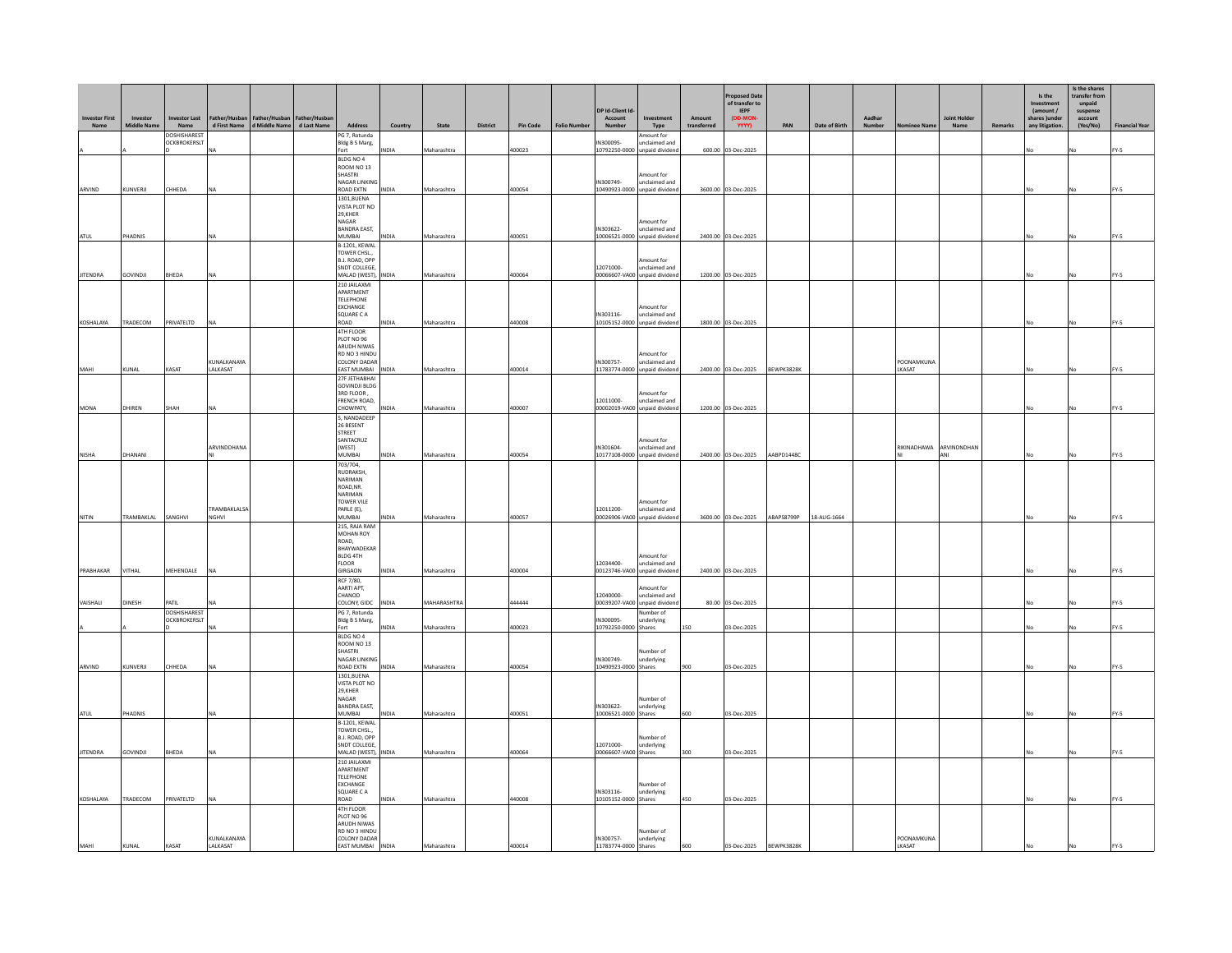|           |               |           |                              | 27F JETHABHAI<br><b>GOVINDJI BLDG</b> |              |             |        |                                   |                                                |      |                               |            |             |                         |                       |    |    |             |
|-----------|---------------|-----------|------------------------------|---------------------------------------|--------------|-------------|--------|-----------------------------------|------------------------------------------------|------|-------------------------------|------------|-------------|-------------------------|-----------------------|----|----|-------------|
|           |               |           |                              | 3RD FLOOR                             |              |             |        |                                   | Number of                                      |      |                               |            |             |                         |                       |    |    |             |
|           |               |           |                              | FRENCH ROAD,                          |              |             |        | 12011000-                         | underlying                                     |      |                               |            |             |                         |                       |    |    |             |
| MONA      | DHIREN        | SHAH      | NA                           | CHOWPATY,                             | INDIA        | Maharashtra | 400007 | 00002019-VA00 Shares              |                                                | 300  | 03-Dec-2025                   |            |             |                         |                       |    |    | FY-5        |
|           |               |           |                              | , NANDADEEP                           |              |             |        |                                   |                                                |      |                               |            |             |                         |                       |    |    |             |
|           |               |           |                              | 26 BESENT<br>STREET                   |              |             |        |                                   |                                                |      |                               |            |             |                         |                       |    |    |             |
|           |               |           |                              | SANTACRUZ                             |              |             |        |                                   | Number of                                      |      |                               |            |             |                         |                       |    |    |             |
|           |               |           | ARVINDDHANA                  | (WEST)                                |              |             |        | IN301604-                         | underlying                                     |      |                               |            |             | RIKINADHAWA ARVINDNDHAN |                       |    |    |             |
| NISHA     | DHANANI       |           |                              | MUMBAI                                | <b>NDIA</b>  | Maharashtra | 400054 | 10177108-0000 Shares              |                                                | 600  | 03-Dec-2025                   | AABPD1448C |             |                         | ANI                   | No |    | FY-5        |
|           |               |           |                              | 703/704,                              |              |             |        |                                   |                                                |      |                               |            |             |                         |                       |    |    |             |
|           |               |           |                              | RUDRAKSH,<br>NARIMAN                  |              |             |        |                                   |                                                |      |                               |            |             |                         |                       |    |    |             |
|           |               |           |                              | ROAD, NR.                             |              |             |        |                                   |                                                |      |                               |            |             |                         |                       |    |    |             |
|           |               |           |                              | NARIMAN                               |              |             |        |                                   |                                                |      |                               |            |             |                         |                       |    |    |             |
|           |               |           |                              | TOWER VILE                            |              |             |        |                                   | Number of                                      |      |                               |            |             |                         |                       |    |    |             |
| NITIN     | TRAMBAKLAL    | SANGHVI   | <b>TRAMBAKLALSA</b><br>NGHVI | PARLE (E),<br>MUMBAI                  | <b>NDIA</b>  | Maharashtra | 400057 | 12011200-<br>00026906-VA00 Shares | underlying                                     | 900  | 03-Dec-2025                   | ABAPS8799P | 18-AUG-1664 |                         |                       |    |    | FY-5        |
|           |               |           |                              | 215, RAJA RAM                         |              |             |        |                                   |                                                |      |                               |            |             |                         |                       |    |    |             |
|           |               |           |                              | MOHAN ROY                             |              |             |        |                                   |                                                |      |                               |            |             |                         |                       |    |    |             |
|           |               |           |                              | ROAD,                                 |              |             |        |                                   |                                                |      |                               |            |             |                         |                       |    |    |             |
|           |               |           |                              | BHAYWADEKAR<br>BLDG 4TH               |              |             |        |                                   | Number of                                      |      |                               |            |             |                         |                       |    |    |             |
|           |               |           |                              | <b>FLOOR</b>                          |              |             |        | 12034400-                         | underlying                                     |      |                               |            |             |                         |                       |    |    |             |
| PRABHAKAR | VITHAL        | MEHENDALE | NA                           | GIRGAON                               | INDIA        | Maharashtra | 400004 | 00123746-VA00 Shares              |                                                | 600  | 03-Dec-2025                   |            |             |                         |                       | No |    | FY-5        |
|           |               |           |                              | <b>RCF 7/80.</b>                      |              |             |        |                                   |                                                |      |                               |            |             |                         |                       |    |    |             |
|           |               |           |                              | AARTI APT.                            |              |             |        |                                   | lumber of                                      |      |                               |            |             |                         |                       |    |    |             |
| VAISHALI  | DINESH        | PATIL     | <b>NA</b>                    | CHANOD<br>COLONY, GIDC                | INDIA        | MAHARASHTRA | 444444 | 12040000-<br>00039207-VA00 Shares | underlying                                     | l 20 | 03-Dec-2025                   |            |             |                         |                       |    |    | FY-5        |
|           |               |           |                              | 215, RAJA RAM                         |              |             |        |                                   |                                                |      |                               |            |             |                         |                       |    |    |             |
|           |               |           |                              | MOHAN ROY                             |              |             |        |                                   |                                                |      |                               |            |             |                         |                       |    |    |             |
|           |               |           |                              | ROAD,                                 |              |             |        |                                   |                                                |      |                               |            |             |                         |                       |    |    |             |
|           |               |           |                              | BHAYWADEKAR                           |              |             |        |                                   |                                                |      |                               |            |             |                         |                       |    |    |             |
|           |               |           |                              | BLDG 4TH<br><b>FLOOR</b>              |              |             |        | 12034400-                         | Amount for<br>inclaimed and                    |      |                               |            |             |                         |                       |    |    |             |
| PRABHAKAR | VITHAL        | MEHENDALE | NA                           | GIRGAON                               | <b>NDIA</b>  | Maharashtra | 400004 |                                   | 00123746-VA00 unpaid dividend                  |      | 3000.00 08-Jan-2026           |            |             |                         |                       |    |    | FY-6        |
|           |               |           |                              | RCF 7/80,                             |              |             |        |                                   |                                                |      |                               |            |             |                         |                       |    |    |             |
|           |               |           |                              | AARTI APT,                            |              |             |        |                                   | mount for                                      |      |                               |            |             |                         |                       |    |    |             |
| VAISHALI  | <b>DINESH</b> | PATIL     |                              | CHANOD<br>COLONY, GIDC                | <b>INDIA</b> | MAHARASHTRA | 444444 | 12040000-                         | unclaimed and<br>00039207-VA00 unpaid dividend |      | 750.00 08-Jan-2026            |            |             |                         |                       |    |    | FY-6        |
|           |               |           |                              | 215, RAJA RAM                         |              |             |        |                                   |                                                |      |                               |            |             |                         |                       |    |    |             |
|           |               |           |                              | MOHAN ROY                             |              |             |        |                                   |                                                |      |                               |            |             |                         |                       |    |    |             |
|           |               |           |                              | ROAD.                                 |              |             |        |                                   |                                                |      |                               |            |             |                         |                       |    |    |             |
|           |               |           |                              | BHAYWADEKAR<br>BLDG 4TH               |              |             |        |                                   |                                                |      |                               |            |             |                         |                       |    |    |             |
|           |               |           |                              | <b>FLOOR</b>                          |              |             |        | 12034400-                         | Number of<br>underlying                        |      |                               |            |             |                         |                       |    |    |             |
| PRABHAKAR | VITHAL        | MEHENDALE | NA                           | <b>GIRGAON</b>                        | <b>NDIA</b>  | Maharashtra | 400004 | 00123746-VA00 Shares              |                                                | 600  | 08-Jan-2026                   |            |             |                         |                       |    |    | FY-6        |
|           |               |           |                              | RCF 7/80,                             |              |             |        |                                   |                                                |      |                               |            |             |                         |                       |    |    |             |
|           |               |           |                              | AARTI APT,                            |              |             |        |                                   | <b>Number</b> of                               |      |                               |            |             |                         |                       |    |    |             |
| VAISHALI  | DINESH        |           |                              | CHANOD<br>COLONY, GIDC                | <b>INDIA</b> | MAHARASHTRA | 444444 | 12040000-                         | underlying                                     | 150  | 08-Jan-2026                   |            |             |                         |                       |    |    | FY-6        |
|           |               | PATIL     |                              | B-703, PRACHI                         |              |             |        | 00039207-VA00 Shares              |                                                |      |                               |            |             |                         |                       |    |    |             |
|           |               |           |                              | JUHU-VERSOVA                          |              |             |        |                                   |                                                |      |                               |            |             |                         |                       |    |    |             |
|           |               |           |                              | LINK ROAD                             |              |             |        |                                   | Amount for                                     |      |                               |            |             |                         |                       |    |    |             |
| ASHWINI   | ABHAY         | BHALERAO  | ABHAYARAVIN<br>DBHALERAO     | ANDHERI WEST<br>MUMBAI                | <b>NDIA</b>  | Maharashtra | 400053 | IN301549-                         | unclaimed and<br>16327388-0000 unpaid dividend |      | 350.00 26-Dec-2026 AEBPB8230N |            |             |                         |                       |    |    | FY-6        |
|           |               |           |                              |                                       |              |             |        |                                   |                                                |      |                               |            |             |                         |                       |    |    |             |
|           |               |           |                              | ROOM NO.21,<br><b>HARI NIWAS</b>      |              |             |        |                                   |                                                |      |                               |            |             |                         |                       |    |    |             |
|           |               |           |                              | TULINJ ROAD                           |              |             |        |                                   |                                                |      |                               |            |             |                         |                       |    |    |             |
|           |               |           |                              | NEAR TOPAZ                            |              |             |        |                                   |                                                |      |                               |            |             |                         |                       |    |    |             |
|           |               |           |                              | <b>SHOPPING</b><br>CENTRE, TULINI     |              |             |        |                                   |                                                |      |                               |            |             |                         |                       |    |    |             |
|           |               |           |                              | VASAI.                                |              |             |        |                                   | Amount for                                     |      |                               |            |             |                         |                       |    |    |             |
|           |               |           | DEVJIVIRJICHHE               | NALLASOPARA                           |              |             |        | IN301854-                         | unclaimed and                                  |      |                               |            |             | SONALHIRENCH            |                       |    |    |             |
| HIREN     | DEVJI         | CHHEDA    | DА                           | (EAST) THANE                          | <b>INDIA</b> | Maharashtra | 401209 |                                   | 10115649-0000 unpaid dividend                  |      | 252.00 26-Dec-2026            | AGCPC0023B |             | <b>HEDA</b>             |                       | No | No | FY-6        |
|           |               |           |                              | 183/2816,<br>TAGORE                   |              |             |        |                                   |                                                |      |                               |            |             |                         |                       |    |    |             |
|           |               |           |                              | NAGAR, GROUP                          |              |             |        |                                   |                                                |      |                               |            |             |                         |                       |    |    |             |
|           |               |           |                              | NO. 8-B,                              |              |             |        |                                   | mount for                                      |      |                               |            |             |                         |                       |    |    |             |
| NIKITA    | LAXMICHAND    | MARU      | <b>NA</b>                    | <b>VIKHROLI-</b>                      | <b>INDIA</b> |             | 400083 | 12029700-                         | unclaimed and                                  |      | 1050.00 26-Dec-2026           |            |             |                         |                       |    |    | <b>FY-6</b> |
|           |               |           |                              | EAST.<br>565/6B                       |              | Maharashtra |        |                                   | 00246271-VA00 unpaid dividend                  |      |                               |            |             |                         |                       |    |    |             |
|           |               |           |                              | SHIVASHISH                            |              |             |        |                                   |                                                |      |                               |            |             |                         |                       |    |    |             |
|           |               |           |                              | <b>GOLF VIEW</b>                      |              |             |        |                                   |                                                |      |                               |            |             |                         |                       |    |    |             |
|           |               |           |                              |                                       |              |             |        |                                   |                                                |      |                               |            |             |                         |                       |    |    |             |
|           |               |           |                              | PARK A SOARES                         |              |             |        |                                   |                                                |      |                               |            |             |                         |                       |    |    |             |
|           |               |           |                              | MARG                                  |              |             |        |                                   |                                                |      |                               |            |             |                         |                       |    |    |             |
|           |               |           |                              | CHEMBUR<br>MUMRAL                     |              |             |        |                                   | mount for                                      |      |                               |            |             |                         |                       |    |    |             |
| PRANAY    | RAMNIWAS      | GOEL      | RAMNIWASGO                   | MAHARASHTRA INDIA                     |              | Maharashtra | 400071 | IN303116-<br>11610651-0000        | unclaimed and<br><b>inpaid dividend</b>        |      | 3150.00 26-Dec-2026           | AAKFS3335G |             |                         | ANJALEESANJA<br>YGOEL |    |    | FY-6        |
|           |               |           |                              | RCF 7/80,                             |              |             |        |                                   |                                                |      |                               |            |             |                         |                       |    |    |             |
|           |               |           |                              | AARTI APT.                            |              |             |        |                                   | mount for                                      |      |                               |            |             |                         |                       |    |    |             |
| VAISHALI  | <b>DINESH</b> | PATIL     |                              | CHANOD<br>COLONY, GIDC                | <b>INDIA</b> | MAHARASHTRA | 444444 | 12040000-                         | unclaimed and<br>00039207-VA00 unpaid dividend |      | 1050.00 26-Dec-2026           |            |             |                         |                       |    |    | FY-6        |
|           |               |           |                              | B-703, PRACHI                         |              |             |        |                                   |                                                |      |                               |            |             |                         |                       |    |    |             |
|           |               |           |                              | JUHU-VERSOVA                          |              |             |        |                                   |                                                |      |                               |            |             |                         |                       |    |    |             |
|           |               |           |                              | LINK ROAD                             |              |             |        |                                   | Number of                                      |      |                               |            |             |                         |                       |    |    |             |
| ASHWINI   | ARHAY         | BHALERAO  | ARHAYARAVIN<br>DBHALERAO     | ANDHERI WEST<br><b>MUMBAI</b>         | <b>INDIA</b> | Maharashtra |        | IN301549-<br>16327388-0000 Shares | underlying                                     |      | 26-Dec-2026                   |            |             |                         |                       |    |    | FY-6        |
|           |               |           |                              |                                       |              |             | 400053 |                                   |                                                |      |                               | AEBPB8230N |             |                         |                       |    |    |             |
|           |               |           |                              | ROOM NO.21,<br>HARI NIWAS,            |              |             |        |                                   |                                                |      |                               |            |             |                         |                       |    |    |             |
|           |               |           |                              | TULINJ ROAD                           |              |             |        |                                   |                                                |      |                               |            |             |                         |                       |    |    |             |
|           |               |           |                              | NEAR TOPAZ                            |              |             |        |                                   |                                                |      |                               |            |             |                         |                       |    |    |             |
|           |               |           |                              | SHOPPING<br>CENTRE, TULINJ            |              |             |        |                                   |                                                |      |                               |            |             |                         |                       |    |    |             |
|           |               |           | DEVIIVIRIICHHE               | VASAI,<br>NALLASOPARA                 |              |             |        | IN301854-                         | Number of<br>underlying                        |      |                               |            |             | SONALHIRENCH            |                       |    |    |             |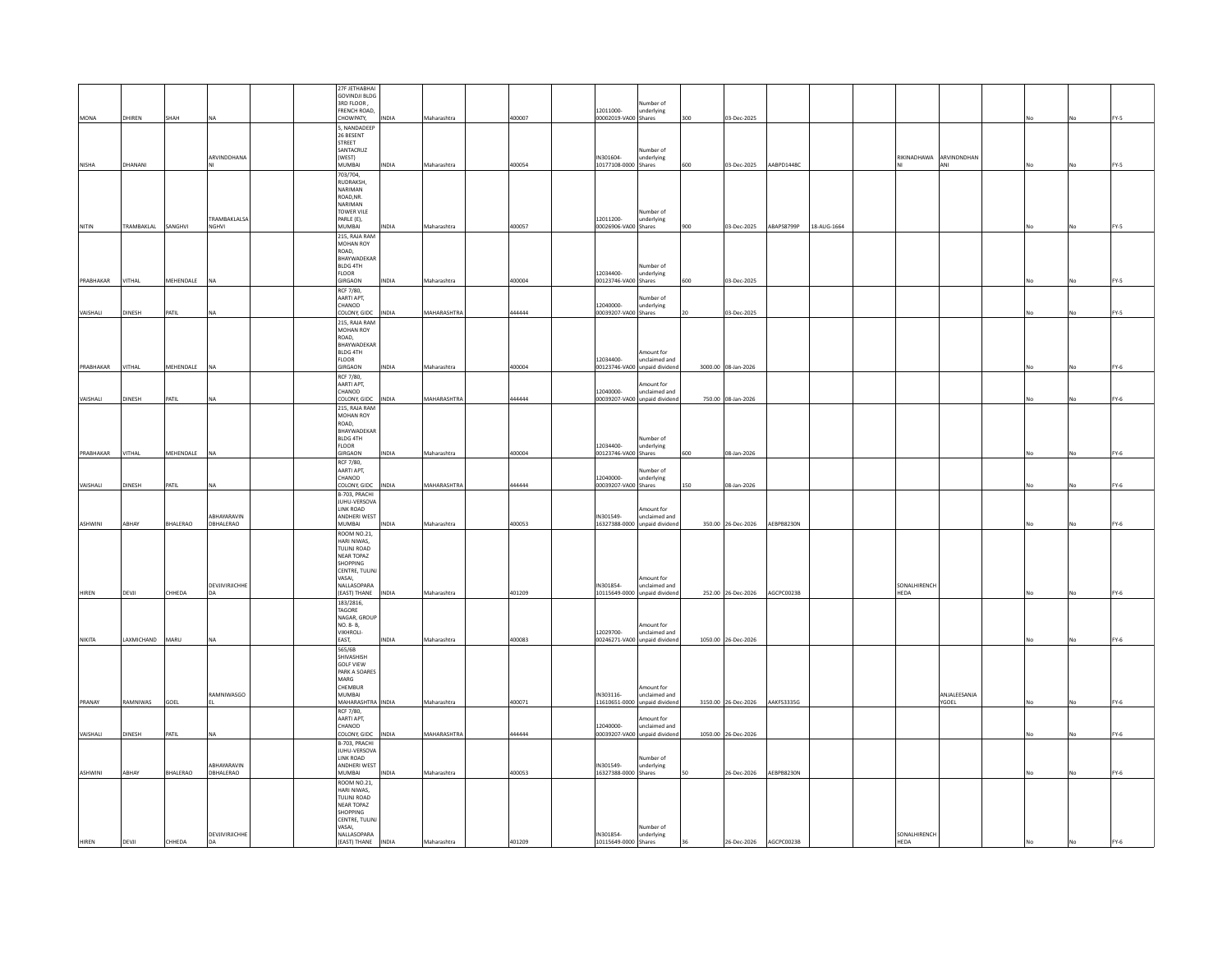|                 |               |                            |                       |  | 183/2816,<br>TAGORE                             |              |                |        |                                   |                                                             |     |                                |                        |             |                      |                          |    |           |             |
|-----------------|---------------|----------------------------|-----------------------|--|-------------------------------------------------|--------------|----------------|--------|-----------------------------------|-------------------------------------------------------------|-----|--------------------------------|------------------------|-------------|----------------------|--------------------------|----|-----------|-------------|
|                 |               |                            |                       |  | NAGAR, GROUP<br>NO. 8- B.                       |              |                |        |                                   | <b>Jumber</b> of                                            |     |                                |                        |             |                      |                          |    |           |             |
| NIKITA          | LAXMICHAND    | MARU                       | <b>NA</b>             |  | VIKHROLI-<br>EAST.                              | <b>INDIA</b> | Maharashtra    | 400083 | 12029700-<br>00246271-VA00 Shares | underlying                                                  | 150 | 26-Dec-2026                    |                        |             |                      |                          |    |           | FY-6        |
|                 |               |                            |                       |  | 565/6B<br>SHIVASHISH                            |              |                |        |                                   |                                                             |     |                                |                        |             |                      |                          |    |           |             |
|                 |               |                            |                       |  | <b>GOLF VIEW</b><br>PARK A SOARES               |              |                |        |                                   |                                                             |     |                                |                        |             |                      |                          |    |           |             |
|                 |               |                            |                       |  | MARG<br>CHEMBUR                                 |              |                |        |                                   | Number of                                                   |     |                                |                        |             |                      |                          |    |           |             |
| PRANAY          | RAMNIWAS      | GOEL                       | RAMNIWASGO            |  | MUMBAI<br>MAHARASHTRA INDIA                     |              | Maharashtra    | 400071 | IN303116-<br>11610651-0000 Shares | underlying                                                  | 450 | 26-Dec-2026                    | AAKFS3335G             |             |                      | ANJALEESANJA<br>YGOEL    | No | <b>No</b> | FY-6        |
|                 |               |                            |                       |  | RCF 7/80,<br>AARTI APT,                         |              |                |        |                                   | <b>Number</b> of                                            |     |                                |                        |             |                      |                          |    |           |             |
| VAISHALI        | <b>DINESH</b> | PATIL                      |                       |  | CHANOD<br>COLONY, GIDC                          | INDIA        | MAHARASHTRA    | 444444 | 12040000-<br>00039207-VA00 Shares | underlying                                                  | 150 | 26-Dec-2026                    |                        |             |                      |                          |    |           | FY-6        |
|                 |               |                            |                       |  | 222/10 RUP<br>MAHAI R.A.K.                      |              |                |        | 12012600                          | Amount for<br>inclaimed and                                 |     |                                |                        |             |                      |                          |    |           |             |
| CHETAN          | NANJI         | DEDHIA                     | <b>NA</b>             |  | ROAD WADALA<br>18 A STREET NO                   | INDIA        | Maharashtra    | 400031 |                                   | 00006519-VA00 unpaid dividend                               |     | 1500.00 12-Jan-2027            |                        |             |                      |                          |    |           | FY-7        |
|                 |               |                            |                       |  | 1 NR KHALSA<br>COLLEGE                          |              |                |        |                                   | Amount for                                                  |     |                                |                        |             |                      |                          |    |           |             |
| <b>HARINDER</b> | PAL           | SINGHSIDHU                 | BHARPURSING<br>HSIDHU |  | JOGINDER NGR<br>PATIALA                         | <b>INDIA</b> | Puniab         | 147001 | 12047200-                         | unclaimed and<br>12437304-VA00 unpaid dividend              |     | 3000.00 12-Jan-2027            | ETOPS7092K             | 07-OCT-1993 | BHARPURSING          |                          |    |           | FY-7        |
|                 |               |                            |                       |  | ROOM NO.21,                                     |              |                |        |                                   |                                                             |     |                                |                        |             |                      |                          |    |           |             |
|                 |               |                            |                       |  | HARI NIWAS,<br>TULINJ ROAD                      |              |                |        |                                   |                                                             |     |                                |                        |             |                      |                          |    |           |             |
|                 |               |                            |                       |  | NEAR TOPAZ<br>SHOPPING                          |              |                |        |                                   |                                                             |     |                                |                        |             |                      |                          |    |           |             |
|                 |               |                            |                       |  | CENTRE, TULINJ<br>VASAI,                        |              |                |        |                                   | mount for                                                   |     |                                |                        |             |                      |                          |    |           |             |
| HIREN           | DEVJI         | CHHEDA                     | DEVIIVIRIICHHE<br>DA  |  | NALLASOPARA<br>(EAST) THANE                     | <b>INDIA</b> | Maharashtra    | 401209 | IN301854-                         | unclaimed and<br>10115649-0000 unpaid dividend              |     | 180.00 12-Jan-2027             | AGCPC0023B             |             | SONALHIRENCH<br>HEDA |                          | No |           | FY-7        |
|                 |               |                            |                       |  | $C/O$ R.<br><b>DHIRAILAL</b>                    |              |                |        |                                   |                                                             |     |                                |                        |             |                      |                          |    |           |             |
|                 |               |                            |                       |  | <b>RROS SHOP-11</b><br>BHANGWADI                |              |                |        |                                   |                                                             |     |                                |                        |             |                      |                          |    |           |             |
| MANISH          | DHIRAJLAL     | DESAI                      | DHIRAJLALPDES         |  | SHOPPING CEN.<br>KALBADEVI<br>ROAD MUMBAI INDIA |              | Maharashtra    | 400002 | IN300708-                         | mount for<br>unclaimed and<br>10196235-0000 unpaid dividend |     | 8250.00 12-Jan-2027            | AABPD0501A             |             |                      | PINKYMANISHD<br>ESAL     |    |           | <b>FY-7</b> |
|                 |               |                            |                       |  | 211 LAXMI                                       |              |                |        |                                   | mount for                                                   |     |                                |                        |             |                      |                          | No |           |             |
| MAVERICK        | SHARE         | BROKERSPRIVA<br>TELIMITEDC | <b>NA</b>             |  | COMPLEX M I<br>ROAD                             | <b>NDIA</b>  | Raiasthan      | 302001 | 12036600-                         | <b>inclaimed</b> and<br>00303509-VA00 unpaid dividend       |     | 72000.00 12-Jan-2027           |                        |             |                      |                          |    |           | FY-7        |
|                 |               |                            |                       |  | YASHKAMAL<br>APPARTMENT                         |              |                |        |                                   |                                                             |     |                                |                        |             |                      |                          |    |           |             |
|                 |               |                            |                       |  | NR BUS<br>STATION AT                            |              |                |        |                                   | Amount for                                                  |     |                                |                        |             |                      |                          |    |           |             |
| MOHANLAL        | SARDARMAL     | KHATER                     |                       |  | AND POST<br>SARIGAM                             | INDIA        | Gujarat        | 396155 | IN300476-                         | unclaimed and<br>40351743-0000 unpaid dividend              |     | 1500.00 12-Jan-2027            |                        |             |                      |                          | No |           | FY-7        |
|                 |               |                            |                       |  | 183/2816,<br>TAGORE                             |              |                |        |                                   |                                                             |     |                                |                        |             |                      |                          |    |           |             |
|                 |               |                            |                       |  | NAGAR, GROUP<br>NO. 8-B,                        |              |                |        |                                   | mount for                                                   |     |                                |                        |             |                      |                          |    |           |             |
| NIKITA          | LAXMICHAND    | MARU                       | <b>NA</b>             |  | <b>VIKHROLI-</b><br>EAST,                       | <b>INDIA</b> | Maharashtra    | 400083 | 12029700                          | unclaimed and<br>00246271-VA00 unpaid dividend              |     | 750.00 12-Jan-2027             |                        |             |                      |                          |    |           | <b>FY-7</b> |
|                 |               |                            |                       |  | RM NO 906 9<br>TH FLR B WING                    |              |                |        | 12081800-                         | mount for<br>inclaimed and                                  |     |                                |                        |             |                      |                          |    |           |             |
| PANKAJ          | SANGHAVI      |                            |                       |  | DOSTI ELITE<br>DOOR NO 5-                       | <b>INDIA</b> | Maharashtra    | 400022 |                                   | 00124831-VA00 unpaid dividend                               |     | 750.00 12-Jan-2027             |                        |             |                      |                          |    |           | FY-7        |
|                 |               |                            |                       |  | 223-2 NEAR<br>VEEVULLAMMA                       |              |                |        |                                   |                                                             |     |                                |                        |             |                      |                          |    |           |             |
|                 |               |                            | SATYANARAYA           |  | TEMPLE<br>ANAPARTHI                             |              |                |        | 12038100-                         | mount for<br>unclaimed and                                  |     |                                |                        |             | ANURADHAKAR          |                          |    |           |             |
| PAPIREDDY       | KARRI         |                            | NAREDDY               |  | ANAPARTHI                                       | NDIA         | Andhra Pradesh | 533342 |                                   | 00183636-VA00 unpaid dividend                               |     | 1500.00 12-Jan-2027            | BWNPK6930M 28-AUG-1972 |             |                      |                          |    |           | FY-7        |
|                 |               |                            |                       |  | M/12,<br>MEZININE<br><b>FLOOR, 215</b>          |              |                |        |                                   |                                                             |     |                                |                        |             |                      |                          |    |           |             |
|                 |               |                            |                       |  | ABHINANDAN<br>BUILD,                            |              |                |        |                                   |                                                             |     |                                |                        |             |                      |                          |    |           |             |
|                 |               |                            |                       |  | KAI RADEVI RD<br>NR COTTON                      |              |                |        |                                   | Amount for                                                  |     |                                |                        |             |                      |                          |    |           |             |
| PAWAN           | KUMAR         | <b>BURAD</b>               | NA                    |  | EXCH.<br>KALBADEVI                              | <b>NDIA</b>  | Maharashtra    | 400002 | 12063000-                         | unclaimed and<br>00063817-VA00 unpaid dividend              |     | 1500.00 12-Jan-2027            |                        |             |                      |                          |    |           | <b>FY-7</b> |
|                 |               |                            |                       |  | C/O S.D. DESAI<br>SHOP - 11.                    |              |                |        |                                   |                                                             |     |                                |                        |             |                      |                          |    |           |             |
|                 |               |                            |                       |  | <b>RHAGWATI</b><br>SHOPPING CEN.                |              |                |        |                                   | mount for                                                   |     |                                |                        |             |                      |                          |    |           |             |
| PINKY           | MANISH        | DESAI                      | MANISHDDESAI          |  | KALBADEVI<br>ROAD MUMBAI INDIA                  |              | Maharashtra    | 400002 | IN300708-                         | unclaimed and<br>10196250-0000 unpaid dividend              |     | 2250.00 12-Jan-2027            | AAAPD9709P             |             |                      | MANISHDHIRAJ<br>LALDESAI |    |           | FY-7        |
|                 |               |                            |                       |  | 565/6B<br>SHIVASHISH                            |              |                |        |                                   |                                                             |     |                                |                        |             |                      |                          |    |           |             |
|                 |               |                            |                       |  | <b>GOLF VIEW</b>                                |              |                |        |                                   |                                                             |     |                                |                        |             |                      |                          |    |           |             |
|                 |               |                            |                       |  | PARK A SOARES<br>MARG<br>CHEMBUR                |              |                |        |                                   | mount for                                                   |     |                                |                        |             |                      |                          |    |           |             |
| PRANAY          | RAMNIWAS      | GOEL                       | RAMNIWASGO            |  | MUMBAI<br>MAHARASHTRA INDIA                     |              | Maharashtra    | 400071 | IN303116-                         | unclaimed and<br>11610651-0000 unpaid dividend              |     | 2250.00 12-Jan-2027            | AAKFS3335G             |             |                      | ANJALEESANJA<br>YGOEL    | No | <b>No</b> | FY-7        |
|                 |               |                            |                       |  | PRAKASH                                         |              |                |        |                                   |                                                             |     |                                |                        |             |                      |                          |    |           |             |
|                 |               |                            |                       |  | COMPLEX,<br>STREET NO. 2,                       |              |                |        |                                   |                                                             |     |                                |                        |             |                      |                          |    |           |             |
|                 |               |                            |                       |  | <b>RADHAKRISHNA</b>                             |              |                |        |                                   | Amount for                                                  |     |                                |                        |             |                      |                          |    |           |             |
| <b>SHREYA</b>   |               | SHAH                       | HITESHBHAIBSH<br>AH   |  | TEMPLE,<br>VERAVAL                              | <b>NDIA</b>  |                | 362265 | IN300974-                         | unclaimed and<br>11970156-0000 unpaid dividend              |     | 1500.00 12-Jan-2027 CCXPS0007A |                        |             | HITESHBHAIBSH        |                          |    | <b>Nc</b> | FY-7        |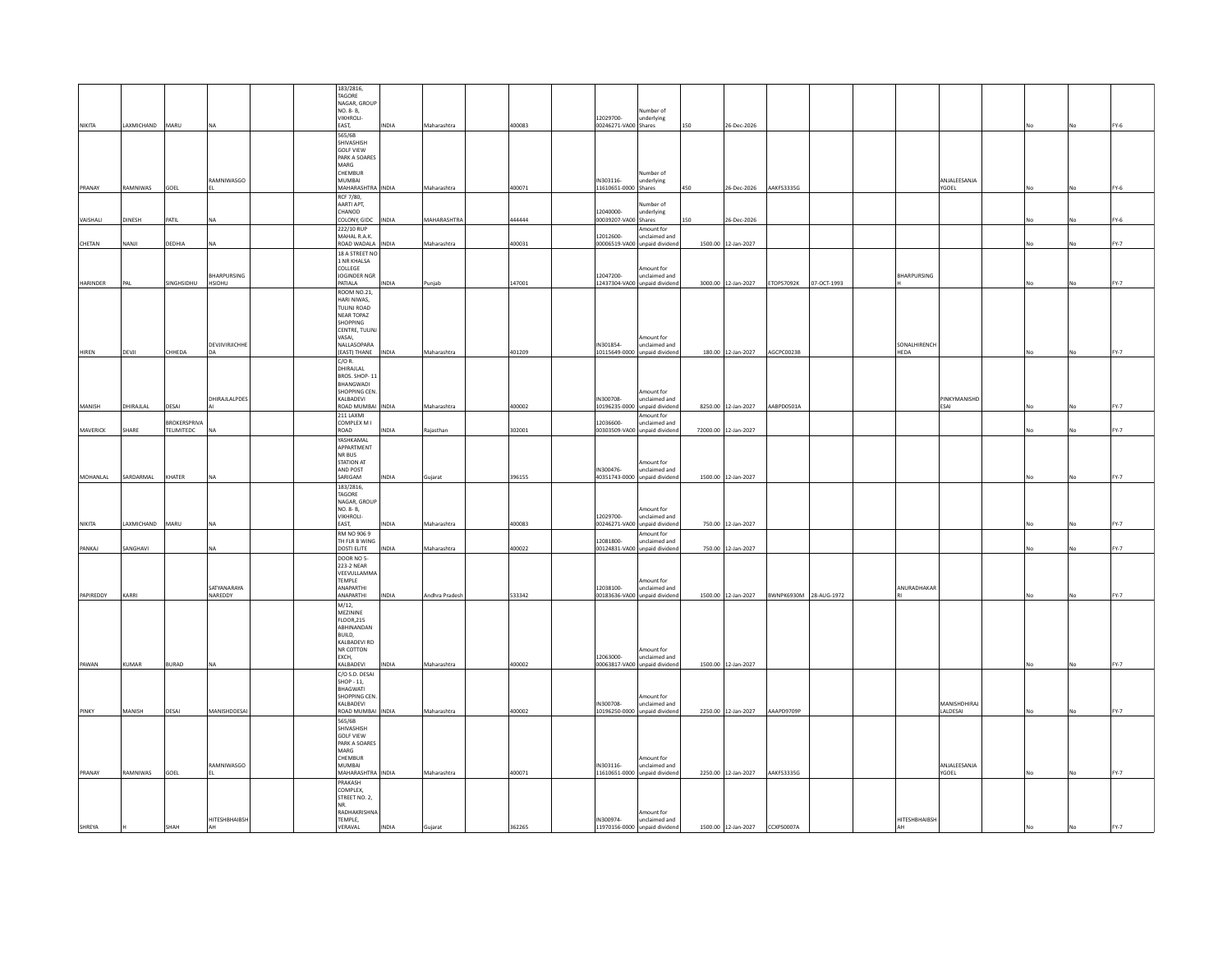|                 |              |              |                                            | NO 2 BALFOUR<br>ROAD A BLOCK       |              |                   |        |                                   |                                                |       |                     |                        |             |                    |                              |           |             |
|-----------------|--------------|--------------|--------------------------------------------|------------------------------------|--------------|-------------------|--------|-----------------------------------|------------------------------------------------|-------|---------------------|------------------------|-------------|--------------------|------------------------------|-----------|-------------|
|                 |              |              |                                            | 4th FLOOR<br>KELLYS                |              |                   |        | IN300378-                         | Amount for<br>unclaimed and                    |       |                     |                        |             | DHARMCHAND         |                              |           |             |
| TANUJA          | CHORDIA      |              | ANOPCHAND                                  | CHENNAL                            | <b>INDIA</b> | Tamil Nadu        | 600010 |                                   | 10303503-0000 unpaid divident                  |       | 3000.00 12-Jan-2027 | AADPC6937D             |             | CHORDIA            |                              |           | <b>FY-7</b> |
|                 |              |              |                                            | RCF 7/80,<br>AARTI APT.            |              |                   |        |                                   | Amount for                                     |       |                     |                        |             |                    |                              |           |             |
| VAISHALI        | DINESH       | PATIL        |                                            | CHANOD<br>COLONY, GIDC             | INDIA        | MAHARASHTRA       | 444444 | 12040000-                         | unclaimed and<br>00039207-VA00 unpaid dividend |       | 3000.00 12-Jan-2027 |                        |             |                    |                              |           | FY-7        |
|                 |              |              |                                            | 222/10 RUP                         |              |                   |        |                                   | Number of                                      |       |                     |                        |             |                    |                              |           |             |
| CHETAN          | NANJI        | DEDHIA       | <b>NA</b>                                  | MAHAL R.A.K.<br>ROAD WADALA INDIA  |              | Maharashtra       | 400031 | 12012600-<br>00006519-VA00 Shares | underlying                                     | 300   | 12-Jan-2027         |                        |             |                    |                              |           | FY-7        |
|                 |              |              |                                            | 18 A STREET NO                     |              |                   |        |                                   |                                                |       |                     |                        |             |                    |                              |           |             |
|                 |              |              |                                            | 1 NR KHALSA<br>COLLEGE             |              |                   |        |                                   | Number of                                      |       |                     |                        |             |                    |                              |           |             |
| <b>HARINDER</b> | PAI          | SINGHSIDHU   | <b><i>RHARPURSING</i></b><br><b>HSIDHU</b> | JOGINDER NGR<br>PATIALA            | <b>INDIA</b> | Punjab            | 147001 | 12047200-<br>12437304-VA00 Shares | underlying                                     | 600   | 12-Jan-2027         | ETOPS7092K             | 07-OCT-1993 | <b>BHARPURSING</b> |                              | <b>No</b> | FY-7        |
|                 |              |              |                                            | ROOM NO.21,                        |              |                   |        |                                   |                                                |       |                     |                        |             |                    |                              |           |             |
|                 |              |              |                                            | HARI NIWAS,<br>TULINJ ROAD         |              |                   |        |                                   |                                                |       |                     |                        |             |                    |                              |           |             |
|                 |              |              |                                            | NEAR TOPAZ<br>SHOPPING             |              |                   |        |                                   |                                                |       |                     |                        |             |                    |                              |           |             |
|                 |              |              |                                            | CENTRE, TULINI                     |              |                   |        |                                   |                                                |       |                     |                        |             |                    |                              |           |             |
|                 |              |              | DEVIIVIRIICHHE                             | VASAI,<br>NALLASOPARA              |              |                   |        | IN301854-                         | Number of<br>underlying                        |       |                     |                        |             | SONALHIRENCH       |                              |           |             |
| HIREN           | DEVJI        | CHHEDA       | DA                                         | (EAST) THANE                       | INDIA        | Maharashtra       | 401209 | 10115649-0000 Shares              |                                                |       | 12-Jan-2027         | AGCPC0023B             |             | HEDA               |                              | No        | FY-7        |
|                 |              |              |                                            | C/O R.<br>DHIRAJLAL                |              |                   |        |                                   |                                                |       |                     |                        |             |                    |                              |           |             |
|                 |              |              |                                            | BROS, SHOP-11<br>BHANGWADI         |              |                   |        |                                   |                                                |       |                     |                        |             |                    |                              |           |             |
|                 |              |              | DHIRAJLALPDES                              | SHOPPING CEN.<br>KALBADEVI         |              |                   |        | IN300708-                         | Number of<br>underlying                        |       |                     |                        |             |                    | PINKYMANISHD                 |           |             |
| MANISH          | DHIRAJLAL    | DESAI        |                                            | ROAD MUMBAI INDIA                  |              | Maharashtra       | 400002 | 10196235-0000 Shares              |                                                | 1650  | 12-Jan-2027         | AABPD0501A             |             |                    | ESAI                         |           | <b>FY-7</b> |
|                 |              | BROKERSPRIVA |                                            | 211 LAXMI<br>COMPLEX M I           |              |                   |        | 12036600-                         | Number of<br>underlying                        |       |                     |                        |             |                    |                              |           |             |
| MAVERICK        | SHARE        | TELIMITEDC   | NA                                         | ROAD                               | NDIA         | Rajasthan         | 302001 | 00303509-VA00 Shares              |                                                | 14400 | 12-Jan-2027         |                        |             |                    |                              |           | FY-7        |
|                 |              |              |                                            | YASHKAMAL<br>APPARTMENT            |              |                   |        |                                   |                                                |       |                     |                        |             |                    |                              |           |             |
|                 |              |              |                                            | NR BUS<br><b>STATION AT</b>        |              |                   |        |                                   | Number of                                      |       |                     |                        |             |                    |                              |           |             |
|                 |              |              | <b>NA</b>                                  | AND POST                           |              |                   |        | IN300476-                         | underlying                                     |       |                     |                        |             |                    |                              |           | <b>FY-7</b> |
| MOHANLAL        | SARDARMAL    | KHATER       |                                            | SARIGAM<br>183/2816                | <b>INDIA</b> | Gujarat           | 396155 | 40351743-0000 Shares              |                                                | 300   | 12-Jan-2027         |                        |             |                    |                              |           |             |
|                 |              |              |                                            | <b>TAGORE</b><br>NAGAR, GROUP      |              |                   |        |                                   |                                                |       |                     |                        |             |                    |                              |           |             |
|                 |              |              |                                            | NO. 8-B.                           |              |                   |        |                                   | Number of                                      |       |                     |                        |             |                    |                              |           |             |
| NIKITA          | LAXMICHAND   | MARU         | <b>NA</b>                                  | <b>VIKHROLI-</b><br>EAST.          | INDIA        | Maharashtra       | 400083 | 12029700-<br>00246271-VA00 Shares | underlying                                     | 150   | 12-Jan-2027         |                        |             |                    |                              |           | <b>FY-7</b> |
|                 |              |              |                                            | RM NO 906 9<br>TH FLR B WING       |              |                   |        | 12081800-                         | Number of<br>underlying                        |       |                     |                        |             |                    |                              |           |             |
| PANKAJ          | SANGHAVI     |              | <b>NA</b>                                  | <b>DOSTI ELITE</b>                 | INDIA        | Maharashtra       | 400022 | 00124831-VA00 Shares              |                                                | 150   | 12-Jan-2027         |                        |             |                    |                              |           | FY-7        |
|                 |              |              |                                            | DOOR NO 5-<br>223-2 NEAR           |              |                   |        |                                   |                                                |       |                     |                        |             |                    |                              |           |             |
|                 |              |              |                                            | VEEVULLAMMA<br>TEMPLE              |              |                   |        |                                   | Number of                                      |       |                     |                        |             |                    |                              |           |             |
|                 |              |              | SATYANARAYA                                | ANAPARTHI                          |              |                   |        | 12038100-                         | underlying                                     |       |                     |                        |             | ANURADHAKAR        |                              |           |             |
| PAPIREDDY       | KARRI        |              | NAREDDY                                    | ANAPARTHI<br>M/12.                 | <b>INDIA</b> | Andhra Pradesh    | 533342 | 00183636-VA00 Shares              |                                                | 300   | 12-Jan-2027         | BWNPK6930M 28-AUG-1972 |             |                    |                              | No        | FY-7        |
|                 |              |              |                                            | MEZININE<br><b>FLOOR.215</b>       |              |                   |        |                                   |                                                |       |                     |                        |             |                    |                              |           |             |
|                 |              |              |                                            | ABHINANDAN                         |              |                   |        |                                   |                                                |       |                     |                        |             |                    |                              |           |             |
|                 |              |              |                                            | BUILD.<br>KALBADEVI RD             |              |                   |        |                                   |                                                |       |                     |                        |             |                    |                              |           |             |
|                 |              |              |                                            | NR COTTON<br>EXCH,                 |              |                   |        | 12063000-                         | Number of<br>underlying                        |       |                     |                        |             |                    |                              |           |             |
| PAWAN           | <b>KUMAR</b> | <b>BURAD</b> | <b>NA</b>                                  | KALBADEVI                          | <b>NDIA</b>  | Maharashtra       | 400002 | 00063817-VA00 Shares              |                                                | 300   | 12-Jan-2027         |                        |             |                    |                              |           | FY-7        |
|                 |              |              |                                            | C/O S.D. DESAI<br>SHOP - 11,       |              |                   |        |                                   |                                                |       |                     |                        |             |                    |                              |           |             |
|                 |              |              |                                            | <b>BHAGWATI</b><br>SHOPPING CEN.   |              |                   |        |                                   | Number of                                      |       |                     |                        |             |                    |                              |           |             |
|                 |              |              |                                            | KALBADEVI                          |              |                   |        | IN300708-                         | underlying                                     |       |                     |                        |             |                    | MANISHDHIRAJ                 |           |             |
| PINKY           | MANISH       | DESAI        | MANISHDDESAI                               | ROAD MUMBAI<br>565/6B              | INDIA        | Maharashtra       | 400002 | 10196250-0000 Shares              |                                                | 450   | 12-Jan-2027         | AAAPD9709P             |             |                    | LALDESAI                     |           | <b>FY-7</b> |
|                 |              |              |                                            | SHIVASHISH<br>GOLF VIEW            |              |                   |        |                                   |                                                |       |                     |                        |             |                    |                              |           |             |
|                 |              |              |                                            | PARK A SOARES                      |              |                   |        |                                   |                                                |       |                     |                        |             |                    |                              |           |             |
|                 |              |              |                                            | MARG<br>CHEMBUR                    |              |                   |        |                                   | Number of                                      |       |                     |                        |             |                    |                              |           |             |
| PRANAY          | RAMNIWAS     | GOEL         | RAMNIWASGO                                 | <b>MUMBAL</b><br>MAHARASHTRA INDIA |              | Maharashtra       | 400071 | IN303116-<br>11610651-0000 Shares | underlying                                     | 450   | 12-Jan-2027         | AAKFS3335G             |             |                    | ANJALEESANJA<br><b>YGOEL</b> | No        | <b>FY-7</b> |
|                 |              |              |                                            | PRAKASH                            |              |                   |        |                                   |                                                |       |                     |                        |             |                    |                              |           |             |
|                 |              |              |                                            | COMPLEX,<br>STREET NO. 2,          |              |                   |        |                                   |                                                |       |                     |                        |             |                    |                              |           |             |
|                 |              |              |                                            | NR.<br><b>RADHAKRISHNA</b>         |              |                   |        |                                   | Number of                                      |       |                     |                        |             |                    |                              |           |             |
|                 |              |              | HITESHBHAIBSH                              | TEMPLE,                            |              |                   |        | IN300974-                         | underlying                                     |       |                     |                        |             | HITESHBHAIBSH      |                              |           |             |
| SHREYA          |              | SHAH         | AH                                         | VERAVAL<br>NO 2 BALFOUR            | NDIA         | Gujarat           | 362265 | 11970156-0000 Shares              |                                                | 300   | 12-Jan-2027         | CCXPS0007A             |             | AH                 |                              |           | FY-7        |
|                 |              |              |                                            | ROAD A BLOCK<br>4th FLOOR          |              |                   |        |                                   | Number of                                      |       |                     |                        |             |                    |                              |           |             |
|                 |              |              |                                            | KELIYS                             |              |                   |        | IN300378-                         | underlying                                     |       |                     |                        |             | DHARMCHAND         |                              |           |             |
| TANUJA          | CHORDIA      |              | ANOPCHAND                                  | CHENNAL<br>RCF 7/80,               | <b>INDIA</b> | <b>Tamil Nadu</b> | 600010 | 10303503-0000 Shares              |                                                | 600   | 12-Jan-2027         | AADPC6937D             |             | CHORDIA            |                              |           | <b>FY-7</b> |
|                 |              |              |                                            | AARTI APT,<br>CHANOD               |              |                   |        | 12040000-                         | Number of                                      |       |                     |                        |             |                    |                              |           |             |
| VAISHALI        | DINESH       | PATIL        |                                            | COLONY, GIDC                       | <b>INDIA</b> | MAHARASHTRA       | 444444 | 00039207-VA00 Shares              | underlying                                     | 600   | 12-Jan-2027         |                        |             |                    |                              |           | FY-7        |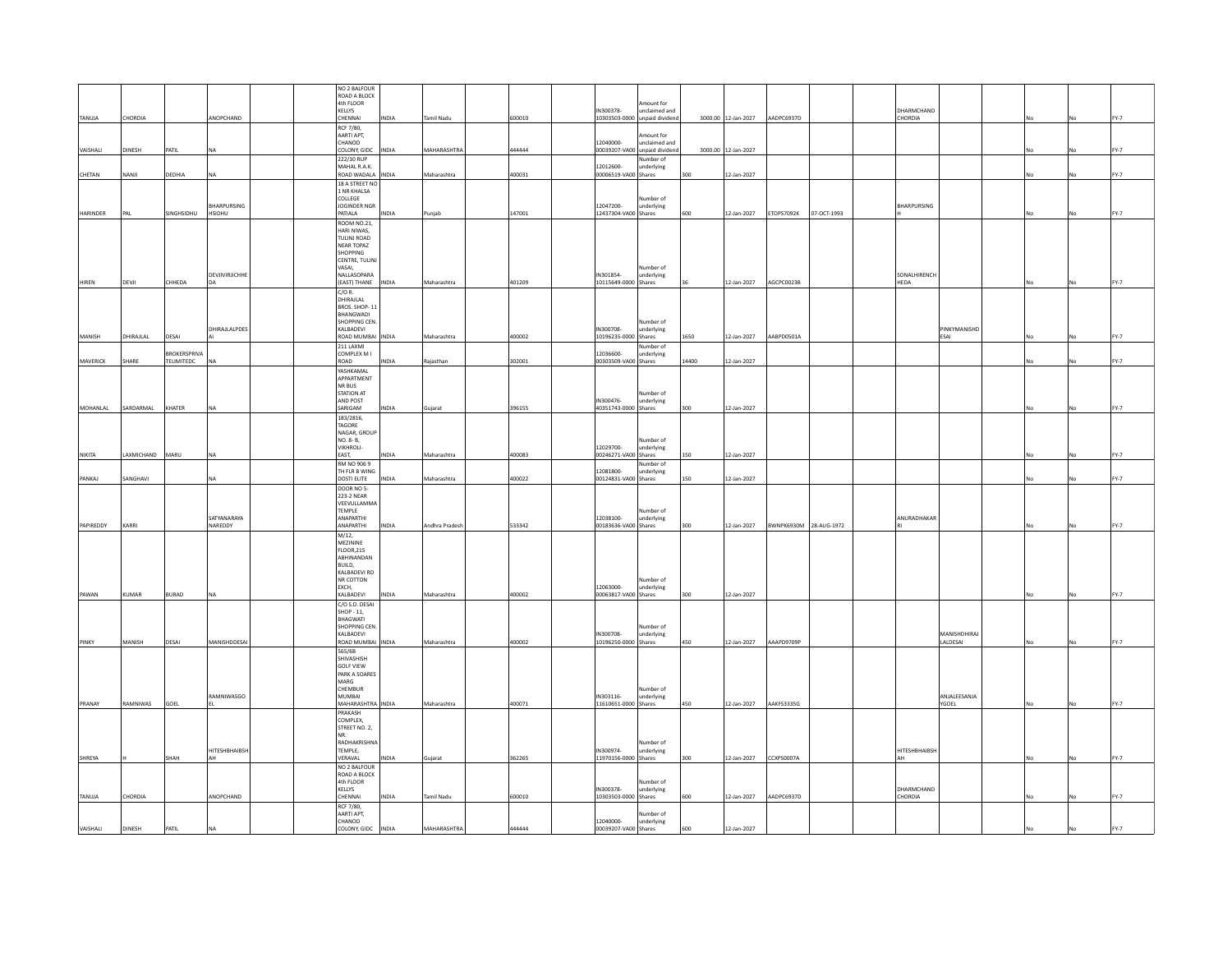|                 |                 |                 |                          | $D-2$<br>METROPOLITIA               |              |             |        |                                            |                                                |                                 |                                            |             |          |                          |  |      |
|-----------------|-----------------|-----------------|--------------------------|-------------------------------------|--------------|-------------|--------|--------------------------------------------|------------------------------------------------|---------------------------------|--------------------------------------------|-------------|----------|--------------------------|--|------|
|                 |                 |                 |                          | N CHS 20<br>NARGIS DUTT             |              |             |        |                                            |                                                |                                 |                                            |             |          |                          |  |      |
|                 |                 |                 |                          | ROAD PALI HILL                      |              |             |        |                                            | Amount for                                     |                                 |                                            |             |          |                          |  |      |
| AKSHAY          | <b>WIDHANI</b>  |                 | ANILBISHEMBE<br>RWIDHANI | <b>BANDRA WEST</b><br><b>MUMBAI</b> | INDIA        | Maharashtra | 400050 | 12032300-<br>01497101-VA00 unpaid dividend | unclaimed and                                  |                                 | 4500.00 04-May-2027 AAQPW3231P 12-AUG-1982 |             |          |                          |  | FY-7 |
|                 |                 |                 |                          | PLOT NO -A -7                       |              |             |        |                                            |                                                |                                 |                                            |             |          |                          |  |      |
|                 |                 |                 |                          | 1308<br>AGGARWAL                    |              |             |        |                                            |                                                |                                 |                                            |             |          |                          |  |      |
|                 |                 |                 |                          | CORPORATE                           |              |             |        |                                            |                                                |                                 |                                            |             |          |                          |  |      |
|                 |                 |                 |                          | <b>HEIGHT NETAJI</b><br>SUBHASH     |              |             |        |                                            |                                                |                                 |                                            |             |          |                          |  |      |
|                 |                 |                 |                          | PLACE PITAM                         |              |             |        |                                            | Amount for                                     |                                 |                                            |             |          |                          |  |      |
| AMIT            | KUMAR           | SARAOGI         | NA                       | PURA NEW<br>DELHI                   | INDIA        | Delhi       | 110034 | IN301670-<br>10318881-0000 unpaid dividend | unclaimed and                                  | 18000.00 04-May-2027            |                                            |             |          |                          |  | FY-7 |
|                 |                 |                 |                          | 902 SHIV                            |              |             |        |                                            |                                                |                                 |                                            |             |          |                          |  |      |
|                 |                 |                 |                          | <b>ASTHAN</b>                       |              |             |        |                                            |                                                |                                 |                                            |             |          |                          |  |      |
|                 |                 |                 |                          | HEIGHTS 16TH<br>ROAD BANDRA         |              |             |        |                                            | Amount for                                     |                                 |                                            |             |          |                          |  |      |
|                 |                 |                 |                          | (WEST)                              |              |             |        | 12012600-                                  | unclaimed and                                  |                                 |                                            |             |          |                          |  |      |
| BHARAT          |                 | SHAHHUF         | <b>NA</b>                | MUMBAI<br>902 SHIV                  | <b>NDIA</b>  | Maharashtra | 400050 | 00171440-VA00 unpaid dividen               |                                                |                                 | 3600.00 04-May-2027 AAFHB3911G 08-DEC-1975 |             |          |                          |  | FY-7 |
|                 |                 |                 |                          | <b>ASTHAN</b>                       |              |             |        |                                            |                                                |                                 |                                            |             |          |                          |  |      |
|                 |                 |                 |                          | HEIGHTS 16TH<br>ROAD BANDRA         |              |             |        |                                            | Amount for                                     |                                 |                                            |             |          |                          |  |      |
|                 |                 |                 | PREMJIVELJISH            | (WEST)                              |              |             |        | 12012600-                                  | unclaimed and                                  |                                 |                                            |             |          | PRIYAMBHARA DEENABENBHA  |  |      |
| BHARAT          | PREMII          | SHAH            | AH                       | MUMRAL<br>902 SHIV                  | <b>INDIA</b> | Maharashtra | 400050 | 00172083-VA00 unpaid dividend              |                                                | 8100.00 04-May-2027 AAIPS9103L  |                                            | 08-DEC-1953 | TSHAH    | RATSHAH                  |  | FY-7 |
|                 |                 |                 |                          | <b>ASTHAN</b>                       |              |             |        |                                            |                                                |                                 |                                            |             |          |                          |  |      |
|                 |                 |                 | BHARATPREMJI             | HEIGHTS 16TH<br>ROAD BANDRA         |              |             |        | 12012600                                   | Amount for<br>unclaimed and                    |                                 |                                            |             |          | PRIYAMBHARA BHARATPREMJI |  |      |
| DINA            | BHARAT          | SHAH            | SHAH                     | WEST MUMBAI                         | INDIA        | Maharashtra | 400050 | 00172045-VA00 unpaid dividend              |                                                | 11700.00 04-May-2027 AAIPS9109A |                                            | 22-JUL-1962 | TSHAH    | SHAH                     |  | FY-7 |
|                 |                 |                 |                          | <b>STOCK</b><br>EXCHANGE,           |              |             |        |                                            |                                                |                                 |                                            |             |          |                          |  |      |
|                 |                 |                 |                          | ROTUNDA                             |              |             |        |                                            |                                                |                                 |                                            |             |          |                          |  |      |
|                 |                 |                 |                          | BLDG.,<br>GROUND                    |              |             |        |                                            |                                                |                                 |                                            |             |          |                          |  |      |
|                 |                 |                 |                          | FLOOR,                              |              |             |        |                                            |                                                |                                 |                                            |             |          |                          |  |      |
|                 |                 | CorporationLtdl |                          | AMBALAL<br>DOSHI MARG,              |              |             |        | 11000010-                                  | Amount for<br>unclaimed and                    |                                 |                                            |             |          |                          |  |      |
| Indian          | Clearing        | CCL             | <b>NA</b>                | FORT, MUMBAI                        | INDIA        | Maharashtra | 400001 | 00012507-VA00 unpaid dividend              |                                                | 888.00 04-May-2027 AABCI7140K   |                                            |             |          |                          |  | FY-7 |
|                 |                 |                 |                          | 38, JUBILEE<br>COLONY NR            |              |             |        |                                            |                                                |                                 |                                            |             |          |                          |  |      |
|                 |                 |                 |                          | NATURE CARE                         |              |             |        | 12048400-                                  | Amount for<br>unclaimed and                    |                                 |                                            |             |          |                          |  |      |
| <b>JINALBEN</b> | SANJAYBHAI      | MOTA            | <b>NA</b>                | CENTER.<br><b>TOWER 3/203</b>       | <b>INDIA</b> | Gujarat     | 370001 | 00366532-VA00 unpaid dividend              |                                                | 900.00 04-May-2027              |                                            |             |          |                          |  | FY-7 |
|                 |                 |                 |                          | ORCHID PATELS                       |              |             |        |                                            |                                                |                                 |                                            |             |          |                          |  |      |
|                 |                 |                 |                          | SOHNA ROAD<br>SECTOR 49             |              |             |        |                                            |                                                |                                 |                                            |             |          |                          |  |      |
|                 |                 |                 |                          | SOHNA ADDA                          |              |             |        |                                            | Amount for                                     |                                 |                                            |             |          |                          |  |      |
| KANCHAN         | SARAOGI         |                 |                          | <b>GURGAON</b><br>HARYANA           | <b>NDIA</b>  | Harvana     | 122001 | IN301670-                                  | unclaimed and<br>10313781-0000 unpaid dividend | 4500.00 04-May-2027             |                                            |             |          |                          |  | FY-7 |
|                 |                 |                 |                          | 1801/A, ZENITH                      |              |             |        |                                            |                                                |                                 |                                            |             |          |                          |  |      |
|                 |                 |                 |                          | BUILDING, P.K.<br>ROAD,             |              |             |        |                                            | Amount for                                     |                                 |                                            |             |          |                          |  |      |
|                 |                 |                 | NARENDRAMA               | MULUND (W)                          |              |             |        | 12031500-                                  | unclaimed and                                  |                                 |                                            |             |          | NAIRITNAMAN NAMANHIRALA  |  |      |
| KRUTI           | NAMAN           | VORA            | NEKGADA                  | MUMBAI                              | INDIA        | Maharashtra | 400080 | 00238679-VA00 unpaid dividend              |                                                | 2700.00 04-May-2027             | AGZPG4726A                                 | 15-MAY-1983 | VORA     | LVORA                    |  | FY-7 |
|                 |                 |                 |                          | 1202 SHIV<br><b>ASTHAN</b>          |              |             |        |                                            |                                                |                                 |                                            |             |          |                          |  |      |
|                 |                 |                 |                          | HEIGHTS 16TH                        |              |             |        |                                            |                                                |                                 |                                            |             |          |                          |  |      |
|                 |                 |                 | MULCHANDPRE              | ROAD BANDRA<br>(West)               |              |             |        | 12012600-                                  | Amount for<br>unclaimed and                    |                                 |                                            |             |          | MULKEETMULC MULCHANDPRE  |  |      |
| KUSUMBEN        | MULCHAND        | SHAH            | MIISHAH                  | MUMRAL<br>16. NIRAV PARK            | <b>AIONI</b> | Maharashtra | 400050 | 00172079-VA00 unpaid dividend              |                                                | 11700.00 04-May-2027 AAIPS9102M |                                            | 12-APR-1962 | HANDSHAH | MISHAH                   |  | FY-7 |
|                 |                 |                 |                          | <b>BEHIND</b>                       |              |             |        |                                            |                                                |                                 |                                            |             |          |                          |  |      |
|                 |                 |                 |                          | SEVASHRAM<br>HOSPITAL ICICI         |              |             |        | 13016700-                                  | Amount for<br>unclaimed and                    |                                 |                                            |             |          |                          |  |      |
| MAHENDRA        | <b>RAVCHAND</b> | PARFKH          | <b>NA</b>                | <b>BANK GALLI</b>                   | <b>NDIA</b>  | Gujarat     | 392001 | 00844500-VA00 unpaid dividend              |                                                | 900.00 04-May-2027              |                                            |             |          |                          |  | FY-7 |
|                 |                 |                 |                          | $C/O$ R.                            |              |             |        |                                            |                                                |                                 |                                            |             |          |                          |  |      |
|                 |                 |                 |                          | DHIRAJLAL<br>BROS. SHOP-11          |              |             |        |                                            |                                                |                                 |                                            |             |          |                          |  |      |
|                 |                 |                 |                          | BHANGWADI<br>SHOPPING CEN.          |              |             |        |                                            | Amount for                                     |                                 |                                            |             |          |                          |  |      |
|                 |                 |                 | DHIRAJLALPDES            | KALBADEVI                           |              |             |        | IN300708-                                  | unclaimed and                                  |                                 |                                            |             |          | PINKYMANISHD             |  |      |
| MANISH          | DHIRAJLAL       | DESAI           |                          | ROAD MUMBAI                         | INDIA        | Maharashtra | 400002 | 10196235-0000 unpaid dividend              |                                                | 9900.00 04-May-2027 AABPD0501A  |                                            |             |          | ESAI                     |  | FY-7 |
|                 |                 |                 |                          | 1202 SHIV<br><b>ASTHAN</b>          |              |             |        |                                            |                                                |                                 |                                            |             |          |                          |  |      |
|                 |                 |                 |                          | HEIGHTS 16TH<br><b>ROAD BANDRA</b>  |              |             |        | 12012600-                                  | Amount for<br>unclaimed and                    |                                 |                                            |             |          |                          |  |      |
| MULCHAND        |                 | SHAHHUF         | NA                       | WEST MUMBAI                         | INDIA        | Maharashtra | 400050 | 00171436-VA00 unpaid dividen               |                                                |                                 | 3600.00 04-May-2027 AAHHM4065J 21-JAN-1985 |             |          |                          |  | FY-7 |
|                 |                 |                 |                          | 1202 SHIV<br><b>ASTHAN</b>          |              |             |        |                                            |                                                |                                 |                                            |             |          |                          |  |      |
|                 |                 |                 |                          | HEIGHTS 16TH                        |              |             |        |                                            |                                                |                                 |                                            |             |          |                          |  |      |
|                 |                 |                 | MULCHANDSHA              | <b>ROAD BANDRA</b><br>(WEST)        |              |             |        | 12012600-                                  | Amount for<br>unclaimed and                    |                                 |                                            |             |          | KUSUMMULCH MULCHANDPRE   |  |      |
| MULKEET         | <b>MULCHAND</b> | SHAH            |                          | MUMRAL                              | <b>INDIA</b> | Maharashtra | 400050 | 00172051-VA00 unpaid dividend              |                                                |                                 | 9000.00 04-May-2027 BQOPS9390G 30-NOV-1989 |             | ANDSHAH  | MISHAH                   |  | FY-7 |
|                 |                 |                 |                          | $M/12$ ,                            |              |             |        |                                            |                                                |                                 |                                            |             |          |                          |  |      |
|                 |                 |                 |                          | MEZININE<br><b>FLOOR, 215</b>       |              |             |        |                                            |                                                |                                 |                                            |             |          |                          |  |      |
|                 |                 |                 |                          | ABHINANDAN<br>BUILD,                |              |             |        |                                            |                                                |                                 |                                            |             |          |                          |  |      |
|                 |                 |                 |                          | KALBADEVI RD                        |              |             |        |                                            |                                                |                                 |                                            |             |          |                          |  |      |
|                 |                 |                 |                          | NR COTTON<br>EXCH,                  |              |             |        | 12063000-                                  | Amount for<br>unclaimed and                    |                                 |                                            |             |          |                          |  |      |
| PAWAN           | KUMAR           | <b>BURAD</b>    | NA                       | KALBADEVI                           | <b>INDIA</b> | Maharashtra | 400002 | 00063817-VA00 unpaid dividend              |                                                | 1800.00 04-May-2027             |                                            |             |          |                          |  |      |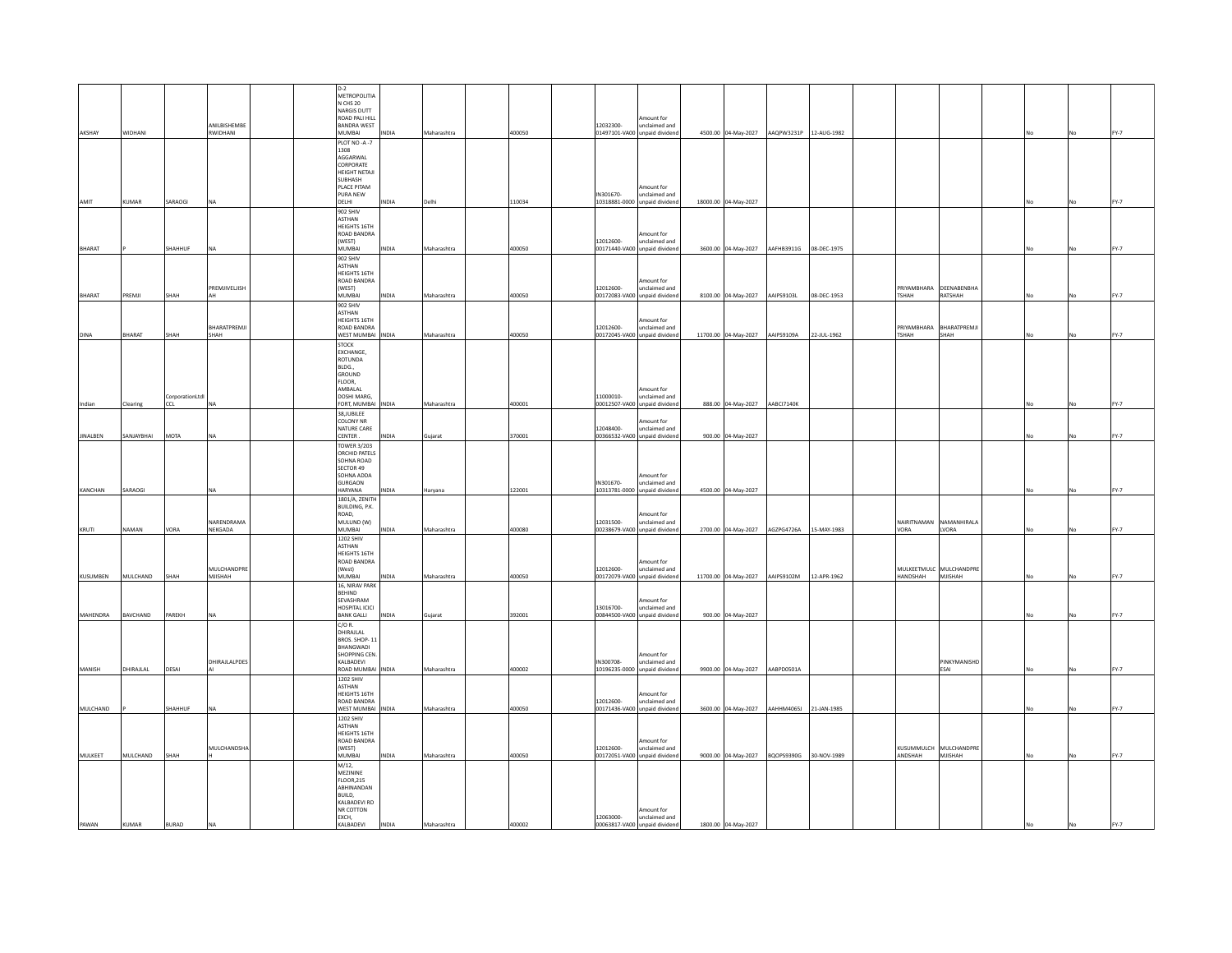|               |                |             |                        |       | C/O S.D. DESAI<br>SHOP - 11,             |                                   |                      |                 |        |                                   |                                                |      |                                            |                                    |             |                       |                                    |  |      |
|---------------|----------------|-------------|------------------------|-------|------------------------------------------|-----------------------------------|----------------------|-----------------|--------|-----------------------------------|------------------------------------------------|------|--------------------------------------------|------------------------------------|-------------|-----------------------|------------------------------------|--|------|
|               |                |             |                        |       | <b>BHAGWATI</b><br>SHOPPING CEN          |                                   |                      |                 |        |                                   | Amount for                                     |      |                                            |                                    |             |                       |                                    |  |      |
| ΡΙΝΚΥ         | MANISH         | DESAI       | MANISHD                | DESAI | KALBADEVI<br>ROAD MUMBAI                 | <b>INDIA</b>                      | Maharashtra          |                 | 400002 | IN300708                          | unclaimed and<br>10196250-0000 unpaid dividend |      | 2700.00 04-May-2027 AAAPD9709P             |                                    |             |                       | MANISHDHIRAJ<br>LALDESAI           |  | FY-7 |
|               |                |             |                        |       | 565/6B<br>SHIVASHISH                     |                                   |                      |                 |        |                                   |                                                |      |                                            |                                    |             |                       |                                    |  |      |
|               |                |             |                        |       | <b>GOLF VIEW</b><br>PARK A SOARES        |                                   |                      |                 |        |                                   |                                                |      |                                            |                                    |             |                       |                                    |  |      |
|               |                |             |                        |       | MARG<br>CHEMBUR                          |                                   |                      |                 |        |                                   | Amount for                                     |      |                                            |                                    |             |                       |                                    |  |      |
| PRANAY        | RAMNIWAS       | GOEL        | RAMNIWASGO             |       | <b>MUMBAI</b><br>MAHARASHTRA INDIA       |                                   | Maharashtra          |                 | 400071 | IN303116-                         | unclaimed and<br>11610651-0000 unpaid dividend |      | 2700.00 04-May-2027 AAKFS3335G             |                                    |             |                       | ANJALEESANJA<br>YGOEL              |  | FY-7 |
|               |                |             |                        |       | 40 ALEREDA<br>AVE MORLEY                 |                                   |                      |                 |        |                                   | Amount for                                     |      |                                            |                                    |             |                       |                                    |  |      |
| RAVI          | KUKREJA        |             |                        |       | WA 6062<br>MORLEY                        | Inited States of<br>America       | <b>NA</b>            |                 | 999999 | 12081600-                         | unclaimed and<br>11347287-VA00 unpaid dividend |      | 25200.00 04-May-2027                       | AKSPK3116B                         | 17-NOV-1973 | VEERBALAGUPT          |                                    |  | FY-7 |
|               |                |             |                        |       | 40 ALFREDA<br>AVE MORLEY                 |                                   |                      |                 |        |                                   | Amount for                                     |      |                                            |                                    |             |                       |                                    |  |      |
| RAVI          | KUKREJA        |             |                        |       | WA 6062<br>MORLEY                        | <b>Jnited States of</b><br>merica | <b>NA</b>            |                 | 999999 | 12081600                          | unclaimed and<br>07518291-VA00 unpaid dividend |      | 18000.00 04-May-2027                       | AKSPK3116B                         | 17-NOV-1973 | VEERBALAGUPT          |                                    |  | FY-7 |
|               |                |             |                        |       | D 2 20 NARGIS<br>DUTT ROAD               |                                   |                      |                 |        |                                   | Amount for                                     |      |                                            |                                    |             |                       |                                    |  |      |
| SABENA        | AKSHAY         | WIDHANI     | <b>NA</b>              |       | PALI HILL<br>BANDRA WEST                 | <b>INDIA</b>                      | Maharashtra          |                 | 400050 | 12032300-                         | unclaimed and<br>01540490-VA00 unpaid dividend |      | 900.00 04-May-2027                         |                                    |             |                       |                                    |  | FY-7 |
|               |                |             |                        |       | 404<br><b>MARUDHAR</b>                   |                                   |                      |                 |        |                                   |                                                |      |                                            |                                    |             |                       |                                    |  |      |
|               |                |             |                        |       | APPARTMENT<br>NEAR SHYAM<br>TALKIES ROAD |                                   |                      |                 |        |                                   | Amount for                                     |      |                                            |                                    |             |                       |                                    |  |      |
| SAGAR         | BAJAJ          |             | SUNILBAJAJ             |       | <b>BUDHAPARA</b><br>RAIPUR               | NDIA                              | Chhattisgarh         |                 | 492001 | 12011300-                         | unclaimed and<br>00557567-VA00 unpaid dividend |      | 1800.00 04-May-2027 BZYPB8609N 20-AUG-1996 |                                    |             | SUNILBAJAJ            |                                    |  | FY-7 |
|               |                |             |                        |       | <b>FLAT I 1402</b><br>PARK VIEW SPA      |                                   |                      |                 |        |                                   |                                                |      |                                            |                                    |             |                       |                                    |  |      |
|               |                |             |                        |       | NEXT SECTOR<br>67 GURUGRAM               |                                   |                      |                 |        |                                   |                                                |      |                                            |                                    |             |                       |                                    |  |      |
|               |                |             |                        |       | <b>GURUGRAM</b><br><b>GURUGRAM</b>       |                                   |                      |                 |        |                                   | Amount for                                     |      |                                            |                                    |             |                       |                                    |  |      |
| SIDDHARTH     | AGARWAL        |             |                        |       | HARYANA<br><b>INDIA</b>                  | <b>AIONI</b>                      | Haryana              |                 | 122018 | IN300513-                         | unclaimed and<br>21241040-0000 unpaid dividend |      | 900.00 04-May-2027                         |                                    |             |                       |                                    |  | FY-7 |
|               |                |             |                        |       | 24091<br>PHEASANT RUN                    |                                   |                      |                 |        |                                   |                                                |      |                                            |                                    |             |                       |                                    |  |      |
|               |                |             |                        |       | <b>APT NO 103</b><br>BLDG NO 4           |                                   |                      |                 |        | 12081600-                         | Amount for<br>unclaimed and                    |      |                                            |                                    |             | SADASHIVDARV          |                                    |  |      |
| SUSHIL        | SADASHIV       | DARVESHI    | <b>NA</b>              |       | NOVI<br>NO 2 BALFOUR                     | NDIA                              | Maharashtra          |                 | 444444 |                                   | 02347701-VA00 unpaid dividend                  |      | 900.00 04-May-2027 AKXPD7065K 12-DEC-1983  |                                    |             | ESHI                  |                                    |  | FY-7 |
|               |                |             |                        |       | ROAD A BLOCK<br>4th FLOOR                |                                   |                      |                 |        |                                   | Amount for                                     |      |                                            |                                    |             |                       |                                    |  |      |
| <b>TANUJA</b> | <b>CHORDIA</b> |             | ANOPCHAND              |       | KELLYS<br>CHENNAI                        | <b>INDIA</b>                      | <b>Tamil Nadu</b>    |                 | 600010 | IN300378-                         | unclaimed and<br>10303503-0000 unpaid dividend |      | 3600.00 04-May-2027 AADPC6937D             |                                    |             | DHARMCHAND<br>CHORDIA |                                    |  | FY-7 |
|               |                |             |                        |       | 74/273<br><b>JAUHARI</b>                 |                                   |                      |                 |        |                                   |                                                |      |                                            |                                    |             |                       |                                    |  |      |
|               |                |             |                        |       | BHAWAN<br>DHANKUTTI<br><b>NEAR RAM</b>   |                                   |                      |                 |        |                                   |                                                |      |                                            |                                    |             |                       |                                    |  |      |
|               |                |             |                        |       | MANDIR<br>KANPUR UTTAR                   |                                   |                      |                 |        |                                   | Amount for                                     |      |                                            |                                    |             |                       |                                    |  |      |
| USHA          | AGARWAL        |             | SHYAMSUNDER<br>AGARWAL |       | PRADESH<br>208001                        | INDIA                             | <b>Uttar Pradesh</b> | KANPUR<br>NAGAR |        | IN300513-                         | unclaimed and<br>20960333-0000 unpaid dividend |      | 1800.00 04-May-2027 AGBPA2909D             |                                    |             |                       |                                    |  | FY-7 |
|               |                |             |                        |       | F-OFFICE 103<br>PLOT 85F                 |                                   |                      |                 |        |                                   |                                                |      |                                            |                                    |             |                       |                                    |  |      |
|               |                |             |                        |       | <b>MAKER TOWER</b><br><b>GD SOMANI</b>   |                                   |                      |                 |        |                                   |                                                |      |                                            |                                    |             |                       |                                    |  |      |
|               |                |             |                        |       | MARG WORLD<br><b>TRADE CENTER</b>        |                                   |                      |                 |        |                                   |                                                |      |                                            |                                    |             |                       |                                    |  |      |
|               |                |             |                        |       | <b>CUFFE PARADE</b><br><b>MUMBAI</b>     |                                   |                      |                 |        | IN300214-                         | Amount for<br>unclaimed and                    |      |                                            |                                    |             |                       |                                    |  |      |
| VASAVI        | WEALTH         | ADVISORSLLP | <b>NA</b>              |       | MAHARASHTRA<br>$D-2$                     | <b>INDIA</b>                      | Maharashtra          |                 | 400005 |                                   | 26168779-0000 unpaid dividend                  |      | 2700.00 04-May-2027                        |                                    |             |                       |                                    |  | FY-7 |
|               |                |             |                        |       | METROPOLITIA<br>N CHS 20<br>NARGIS DUTT  |                                   |                      |                 |        |                                   |                                                |      |                                            |                                    |             |                       |                                    |  |      |
|               |                |             | ANILBISHEMBE           |       | ROAD PALI HILL<br><b>BANDRA WEST</b>     |                                   |                      |                 |        | 12032300-                         | Number of<br>underlying                        |      |                                            |                                    |             |                       |                                    |  |      |
| AKSHAY        | <b>WIDHANI</b> |             | RWIDHANI               |       | <b>MUMBAI</b><br>PLOT NO -A -7           | INDIA                             | Maharashtra          |                 | 400050 | 01497101-VA00 Shares              |                                                | 750  |                                            | 04-May-2027 AAQPW3231P 12-AUG-1982 |             |                       |                                    |  | FY-7 |
|               |                |             |                        |       | 1308<br>AGGARWAL                         |                                   |                      |                 |        |                                   |                                                |      |                                            |                                    |             |                       |                                    |  |      |
|               |                |             |                        |       | CORPORATE<br>HEIGHT NETAJI               |                                   |                      |                 |        |                                   |                                                |      |                                            |                                    |             |                       |                                    |  |      |
|               |                |             |                        |       | SUBHASH<br>PLACE PITAM                   |                                   |                      |                 |        |                                   | Number of                                      |      |                                            |                                    |             |                       |                                    |  |      |
| AMIT          | KUMAR          | SARAOGI     |                        |       | PURA NEW<br>DELHI                        | INDIA                             | Delhi                |                 | 110034 | IN301670-<br>10318881-0000 Shares | underlying                                     | 3000 | 04-May-2027                                |                                    |             |                       |                                    |  | FY-7 |
|               |                |             |                        |       | 902 SHIV<br><b>ASTHAN</b>                |                                   |                      |                 |        |                                   |                                                |      |                                            |                                    |             |                       |                                    |  |      |
|               |                |             |                        |       | HEIGHTS 16TH<br>ROAD BANDRA              |                                   |                      |                 |        |                                   | Number of                                      |      |                                            |                                    |             |                       |                                    |  |      |
| BHARAT        |                | SHAHHUF     | <b>NA</b>              |       | (WEST)<br>MUMRAI                         | <b>INDIA</b>                      | Maharashtra          |                 | 400050 | 12012600-<br>00171440-VA00 Shares | underlying                                     | 600  |                                            | 04-May-2027 AAFHB3911G 08-DEC-1975 |             |                       |                                    |  | FY-7 |
|               |                |             |                        |       | 902 SHIV<br>ASTHAN                       |                                   |                      |                 |        |                                   |                                                |      |                                            |                                    |             |                       |                                    |  |      |
|               |                |             |                        |       | HEIGHTS 16TH<br>ROAD BANDRA              |                                   |                      |                 |        |                                   | Number of                                      |      |                                            |                                    |             |                       |                                    |  |      |
| BHARAT        | PREMJI         | SHAH        | PREMJIVELJISH<br>AH    |       | (WEST)<br>MUMBAI                         | <b>INDIA</b>                      | Maharashtra          |                 | 400050 | 12012600-<br>00172083-VA00 Shares | underlying                                     | 1350 | 04-May-2027 AAIPS9103L                     |                                    | 08-DEC-1953 | TSHAH                 | PRIYAMBHARA DEENABENBHA<br>RATSHAH |  |      |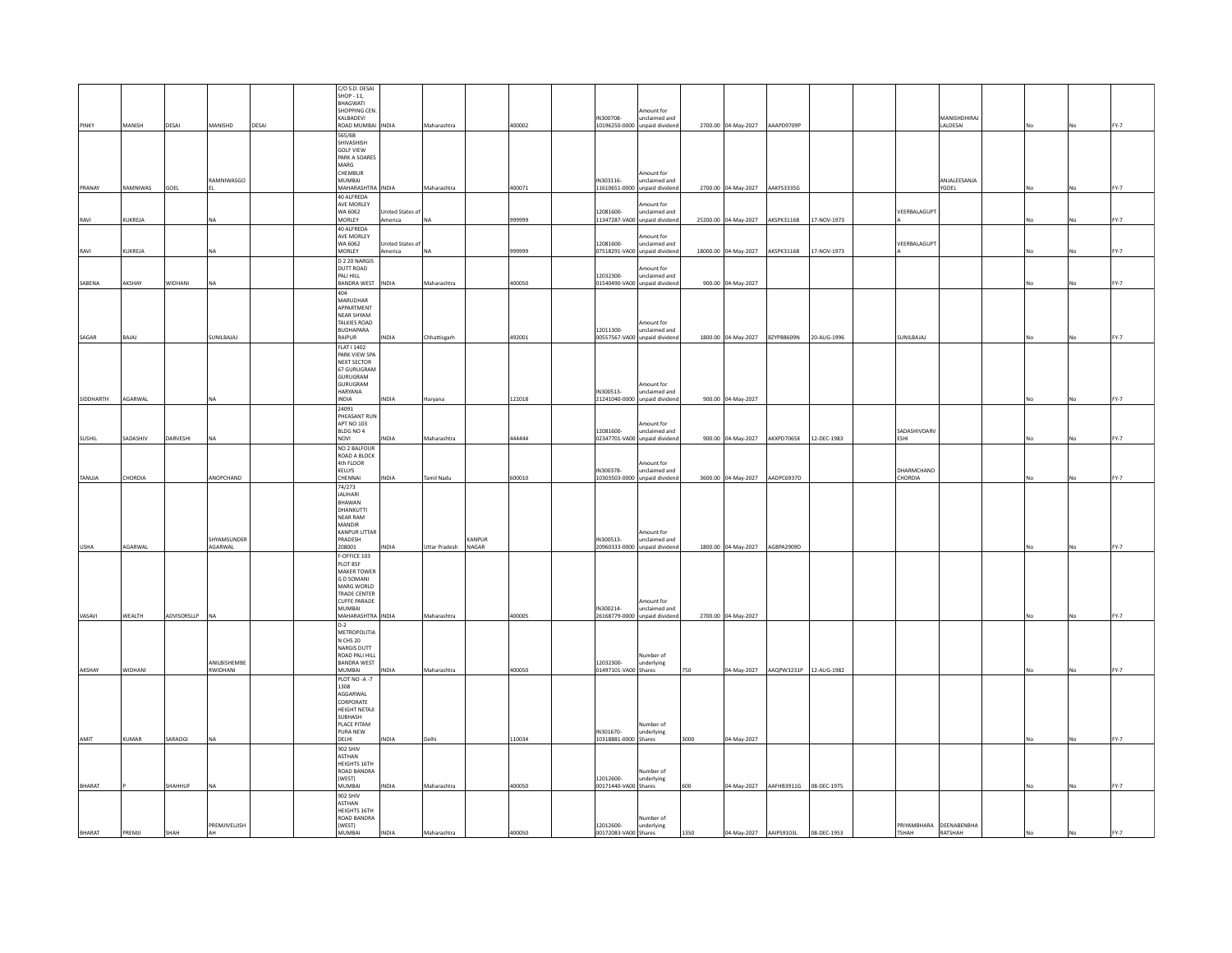|                 |              |                |                      |       | 902 SHIV                             |                         |             |        |                                   |                         |      |             |                                      |             |                             |                             |      |    |      |
|-----------------|--------------|----------------|----------------------|-------|--------------------------------------|-------------------------|-------------|--------|-----------------------------------|-------------------------|------|-------------|--------------------------------------|-------------|-----------------------------|-----------------------------|------|----|------|
|                 |              |                |                      |       | ASTHAN                               |                         |             |        |                                   |                         |      |             |                                      |             |                             |                             |      |    |      |
|                 |              |                |                      |       | HEIGHTS 16TH                         |                         |             |        |                                   | Number of               |      |             |                                      |             |                             |                             |      |    |      |
| DINA            | BHARAT       | SHAH           | BHARATPREMJI<br>SHAH |       | ROAD BANDRA<br><b>WEST MUMBAL</b>    | <b>INDIA</b>            | Maharashtra | 400050 | 12012600-<br>00172045-VA00 Shares | underlying              | 1950 | 04-May-2027 | AAIPS9109A                           | 22-JUL-1962 | PRIYAMRHARA<br><b>TSHAH</b> | BHARATPREMJI<br><b>SHAH</b> |      |    | FY-7 |
|                 |              |                |                      |       | <b>STOCK</b>                         |                         |             |        |                                   |                         |      |             |                                      |             |                             |                             |      |    |      |
|                 |              |                |                      |       | EXCHANGE,                            |                         |             |        |                                   |                         |      |             |                                      |             |                             |                             |      |    |      |
|                 |              |                |                      |       | ROTUNDA                              |                         |             |        |                                   |                         |      |             |                                      |             |                             |                             |      |    |      |
|                 |              |                |                      |       | BLDG                                 |                         |             |        |                                   |                         |      |             |                                      |             |                             |                             |      |    |      |
|                 |              |                |                      |       | GROUND<br>FLOOR.                     |                         |             |        |                                   |                         |      |             |                                      |             |                             |                             |      |    |      |
|                 |              |                |                      |       | AMBALAL                              |                         |             |        |                                   | Number of               |      |             |                                      |             |                             |                             |      |    |      |
|                 |              | CorporationLtd |                      |       | DOSHI MARG.                          |                         |             |        | 11000010-                         | underlying              |      |             |                                      |             |                             |                             |      |    |      |
| Indian          | Clearing     | CCL            | <b>NA</b>            |       | FORT, MUMBAI                         | INDIA                   | Maharashtra | 400001 | 00012507-VA00 Shares              |                         | 148  | 04-May-2027 | AABCI7140K                           |             |                             |                             |      |    | FY-7 |
|                 |              |                |                      |       | 38JUBILEE<br>COLONY NR               |                         |             |        |                                   |                         |      |             |                                      |             |                             |                             |      |    |      |
|                 |              |                |                      |       | <b>NATURE CARE</b>                   |                         |             |        | 12048400-                         | Number of<br>underlying |      |             |                                      |             |                             |                             |      |    |      |
| <b>JINALBEN</b> | SANJAYBHAI   | <b>MOTA</b>    |                      |       | CENTER.                              | <b>INDIA</b>            | Gujarat     | 370001 | 00366532-VA00 Shares              |                         | 150  | 04-May-2027 |                                      |             |                             |                             |      |    | FY-7 |
|                 |              |                |                      |       | <b>TOWER 3/203</b>                   |                         |             |        |                                   |                         |      |             |                                      |             |                             |                             |      |    |      |
|                 |              |                |                      |       | <b>ORCHID PATELS</b>                 |                         |             |        |                                   |                         |      |             |                                      |             |                             |                             |      |    |      |
|                 |              |                |                      |       | SOHNA ROAD<br>SECTOR 49              |                         |             |        |                                   |                         |      |             |                                      |             |                             |                             |      |    |      |
|                 |              |                |                      |       | SOHNA ADDA                           |                         |             |        |                                   | Number of               |      |             |                                      |             |                             |                             |      |    |      |
|                 |              |                |                      |       | <b>GURGAON</b>                       |                         |             |        | IN301670-                         | underlying              |      |             |                                      |             |                             |                             |      |    |      |
| KANCHAN         | SARAOGI      |                |                      |       | HARYANA                              | <b>INDIA</b>            | Haryana     | 122001 | 10313781-0000 Shares              |                         | 750  | 04-May-2027 |                                      |             |                             |                             |      |    | FY-7 |
|                 |              |                |                      |       | 1801/A, ZENITH                       |                         |             |        |                                   |                         |      |             |                                      |             |                             |                             |      |    |      |
|                 |              |                |                      |       | BUILDING, P.K.<br>ROAD.              |                         |             |        |                                   | Number of               |      |             |                                      |             |                             |                             |      |    |      |
|                 |              |                | NARENDRAMA           |       | MULUND (W)                           |                         |             |        | 12031500                          | underlying              |      |             |                                      |             |                             | NAIRITNAMAN NAMANHIRALA     |      |    |      |
| KRUTI           | <b>NAMAN</b> | VORA           | <b>NEKGADA</b>       |       | <b>MUMBAI</b>                        | <b>INDIA</b>            | Maharashtra | 400080 | 00238679-VA00 Shares              |                         | 450  | 04-May-2027 | AGZPG4726A                           | 15-MAY-1983 | VORA                        | LVORA                       |      |    | FY-7 |
|                 |              |                |                      |       | 1202 SHIV                            |                         |             |        |                                   |                         |      |             |                                      |             |                             |                             |      |    |      |
|                 |              |                |                      |       | <b>ASTHAN</b><br><b>HEIGHTS 16TH</b> |                         |             |        |                                   |                         |      |             |                                      |             |                             |                             |      |    |      |
|                 |              |                |                      |       | ROAD BANDRA                          |                         |             |        |                                   | Number of               |      |             |                                      |             |                             |                             |      |    |      |
|                 |              |                | MULCHANDPRI          |       | (West)                               |                         |             |        | 12012600-                         | underlying              |      |             |                                      |             |                             | MULKEETMULC MULCHANDPRE     |      |    |      |
| KUSUMBEN        | MULCHAND     | SHAH           | MJISHAH              |       | MUMBAI                               | <b>NDIA</b>             | Maharashtra | 400050 | 00172079-VA00 Shares              |                         | 1950 | 04-May-2027 | AAIPS9102M                           | 12-APR-1962 | <b>HANDSHAH</b>             | MJISHAH                     | No   |    | FY-7 |
|                 |              |                |                      |       | 16. NIRAV PARK                       |                         |             |        |                                   |                         |      |             |                                      |             |                             |                             |      |    |      |
|                 |              |                |                      |       | <b>REHIND</b><br><b>SEVASHRAM</b>    |                         |             |        |                                   | Number of               |      |             |                                      |             |                             |                             |      |    |      |
|                 |              |                |                      |       | HOSPITAL ICICI                       |                         |             |        | 13016700-                         | underlying              |      |             |                                      |             |                             |                             |      |    |      |
| MAHENDRA        | BAVCHAND     | PAREKH         | <b>NA</b>            |       | <b>BANK GALLI</b>                    | INDIA                   | Gujarat     | 392001 | 00844500-VA00 Shares              |                         | 150  | 04-May-2027 |                                      |             |                             |                             | No   |    | FY-7 |
|                 |              |                |                      |       | $C/O$ R.                             |                         |             |        |                                   |                         |      |             |                                      |             |                             |                             |      |    |      |
|                 |              |                |                      |       | DHIRAILAL<br>BROS, SHOP-1            |                         |             |        |                                   |                         |      |             |                                      |             |                             |                             |      |    |      |
|                 |              |                |                      |       | BHANGWADI                            |                         |             |        |                                   |                         |      |             |                                      |             |                             |                             |      |    |      |
|                 |              |                |                      |       | SHOPPING CEN.                        |                         |             |        |                                   | Number of               |      |             |                                      |             |                             |                             |      |    |      |
|                 |              |                | DHIRAJLALPDES        |       | KAI RADEVI                           |                         |             |        | IN300708-                         | underlying              |      |             |                                      |             |                             | PINKYMANISHD                |      |    |      |
| MANISH          | DHIRAJLAL    | DESAI          |                      |       | ROAD MUMBAI<br>1202 SHIV             | <b>INDIA</b>            | Maharashtra | 400002 | 10196235-0000 Shares              |                         | 1650 | 04-May-2027 | AABPD0501A                           |             |                             | ESAI                        |      |    | EV.7 |
|                 |              |                |                      |       | <b>ASTHAN</b>                        |                         |             |        |                                   |                         |      |             |                                      |             |                             |                             |      |    |      |
|                 |              |                |                      |       | HEIGHTS 16TH                         |                         |             |        |                                   | Number of               |      |             |                                      |             |                             |                             |      |    |      |
|                 |              |                |                      |       | ROAD BANDRA                          |                         |             |        | 12012600-                         | underlying              |      |             |                                      |             |                             |                             |      |    |      |
| MULCHAND        |              | SHAHHUF        | <b>NA</b>            |       | <b>WEST MUMBAI</b>                   | INDIA                   | Maharashtra | 400050 | 00171436-VA00 Shares              |                         | 600  | 04-May-2027 | <b>AAHHM4065J</b>                    | 21-JAN-1985 |                             |                             |      |    | FY-7 |
|                 |              |                |                      |       | <b>1202 SHIV</b><br><b>ASTHAN</b>    |                         |             |        |                                   |                         |      |             |                                      |             |                             |                             |      |    |      |
|                 |              |                |                      |       | HEIGHTS 16TH                         |                         |             |        |                                   |                         |      |             |                                      |             |                             |                             |      |    |      |
|                 |              |                |                      |       | ROAD BANDRA                          |                         |             |        |                                   | Number of               |      |             |                                      |             |                             |                             |      |    |      |
|                 |              |                | MULCHANDSHA          |       | (WEST)                               |                         |             |        | 12012600-                         | underlying              |      |             |                                      |             |                             | KUSUMMULCH MULCHANDPRE      |      |    |      |
| MULKEET         | MULCHAND     | SHAH           |                      |       | <b>MUMBAI</b>                        | <b>NDIA</b>             | Maharashtra | 400050 | 00172051-VA00 Shares              |                         | 1500 |             | 04-May-2027  BQOPS9390G  30-NOV-1989 |             | ANDSHAH                     | MJISHAH                     | No.  | No | FY-7 |
|                 |              |                |                      |       | M/12,<br>MF7ININE                    |                         |             |        |                                   |                         |      |             |                                      |             |                             |                             |      |    |      |
|                 |              |                |                      |       | <b>FLOOR.215</b>                     |                         |             |        |                                   |                         |      |             |                                      |             |                             |                             |      |    |      |
|                 |              |                |                      |       | ABHINANDAN                           |                         |             |        |                                   |                         |      |             |                                      |             |                             |                             |      |    |      |
|                 |              |                |                      |       | BUILD.                               |                         |             |        |                                   |                         |      |             |                                      |             |                             |                             |      |    |      |
|                 |              |                |                      |       | KALBADEVI RD<br>NR COTTON            |                         |             |        |                                   | Number of               |      |             |                                      |             |                             |                             |      |    |      |
|                 |              |                |                      |       | EXCH.                                |                         |             |        | 12063000-                         | underlying              |      |             |                                      |             |                             |                             |      |    |      |
| PAWAN           | KUMAR        | <b>BURAD</b>   | <b>NA</b>            |       | KALBADEVI                            | INDIA                   | Maharashtra | 400002 | 00063817-VA00 Shares              |                         | 300  | 04-May-2027 |                                      |             |                             |                             | No   |    | FY-7 |
|                 |              |                |                      |       | C/O S.D. DESAI                       |                         |             |        |                                   |                         |      |             |                                      |             |                             |                             |      |    |      |
|                 |              |                |                      |       | SHOP - 11,<br>BHAGWATI               |                         |             |        |                                   |                         |      |             |                                      |             |                             |                             |      |    |      |
|                 |              |                |                      |       | SHOPPING CEN                         |                         |             |        |                                   | Number of               |      |             |                                      |             |                             |                             |      |    |      |
|                 |              |                |                      |       | KALBADEVI                            |                         |             |        | IN300708-                         | underlying              |      |             |                                      |             |                             | MANISHDHIRAJ                |      |    |      |
| PINKY           | MANISH       | DESAI          | MANISHD              | DESAI | ROAD MUMBAI                          | <b>INDIA</b>            | Maharashtra | 400002 | 10196250-0000 Shares              |                         | 450  | 04-May-2027 | AAAPD9709P                           |             |                             | LALDESAI                    | No   |    | FY-7 |
|                 |              |                |                      |       | 565/6B<br>SHIVASHISH                 |                         |             |        |                                   |                         |      |             |                                      |             |                             |                             |      |    |      |
|                 |              |                |                      |       | <b>GOLF VIEW</b>                     |                         |             |        |                                   |                         |      |             |                                      |             |                             |                             |      |    |      |
|                 |              |                |                      |       | PARK A SOARES                        |                         |             |        |                                   |                         |      |             |                                      |             |                             |                             |      |    |      |
|                 |              |                |                      |       | MARG                                 |                         |             |        |                                   |                         |      |             |                                      |             |                             |                             |      |    |      |
|                 |              |                | RAMNIWASGO           |       | CHEMBUR<br>MUMBAI                    |                         |             |        | IN303116-                         | Number of<br>underlying |      |             |                                      |             |                             | ANJALEESANJA                |      |    |      |
| PRANAY          | RAMNIWAS     | GOEL           |                      |       | MAHARASHTRA INDIA                    |                         | Maharashtra | 400071 | 11610651-0000 Shares              |                         | 450  | 04-May-2027 | AAKFS3335G                           |             |                             | YGOEL                       | l No | No | FY-7 |
|                 |              |                |                      |       | 40 ALFREDA                           |                         |             |        |                                   |                         |      |             |                                      |             |                             |                             |      |    |      |
|                 |              |                |                      |       | AVE MORLEY                           |                         |             |        |                                   | Number of               |      |             |                                      |             |                             |                             |      |    |      |
|                 | KUKREJA      |                |                      |       | WA 6062                              | United States of        | İNA         |        | 12081600                          | underlying              |      |             |                                      | 7-NOV-1973  | VEERBALAGUPT                |                             |      |    | FY-7 |
| RAVI            |              |                |                      |       | MORLEY                               | America                 |             | 999999 | 11347287-VA00 Shares              |                         | 4200 | 04-May-2027 | AKSPK3116B                           |             |                             |                             |      |    |      |
|                 |              |                |                      |       | 40 ALFREDA<br>AVE MORLEY             |                         |             |        |                                   | Number of               |      |             |                                      |             |                             |                             |      |    |      |
|                 |              |                |                      |       | WA 6062                              | <b>Inited States of</b> |             |        | 12081600-                         | underlying              |      |             |                                      |             | VEERBALAGUPT                |                             |      |    |      |
| RAVI            | KUKREJA      |                |                      |       | MORLEY                               | America                 | NA          | 999999 | 07518291-VA00 Shares              |                         | 3000 | 04-May-2027 | AKSPK3116B                           | 17-NOV-1973 |                             |                             | No   | No | FY-7 |
|                 |              |                |                      |       | D 2 20 NARGIS                        |                         |             |        |                                   |                         |      |             |                                      |             |                             |                             |      |    |      |
|                 |              |                |                      |       | DUTT ROAD<br>PALI HILL               |                         |             |        | 12032300-                         | Number of<br>underlying |      |             |                                      |             |                             |                             |      |    |      |
| SABENA          | AKSHAY       | WIDHANI        | <b>NA</b>            |       | <b>BANDRA WEST</b>                   | <b>INDIA</b>            | Maharashtra | 400050 | 01540490-VA00 Shares              |                         | 150  | 04-May-2027 |                                      |             |                             |                             |      | No | FY-7 |